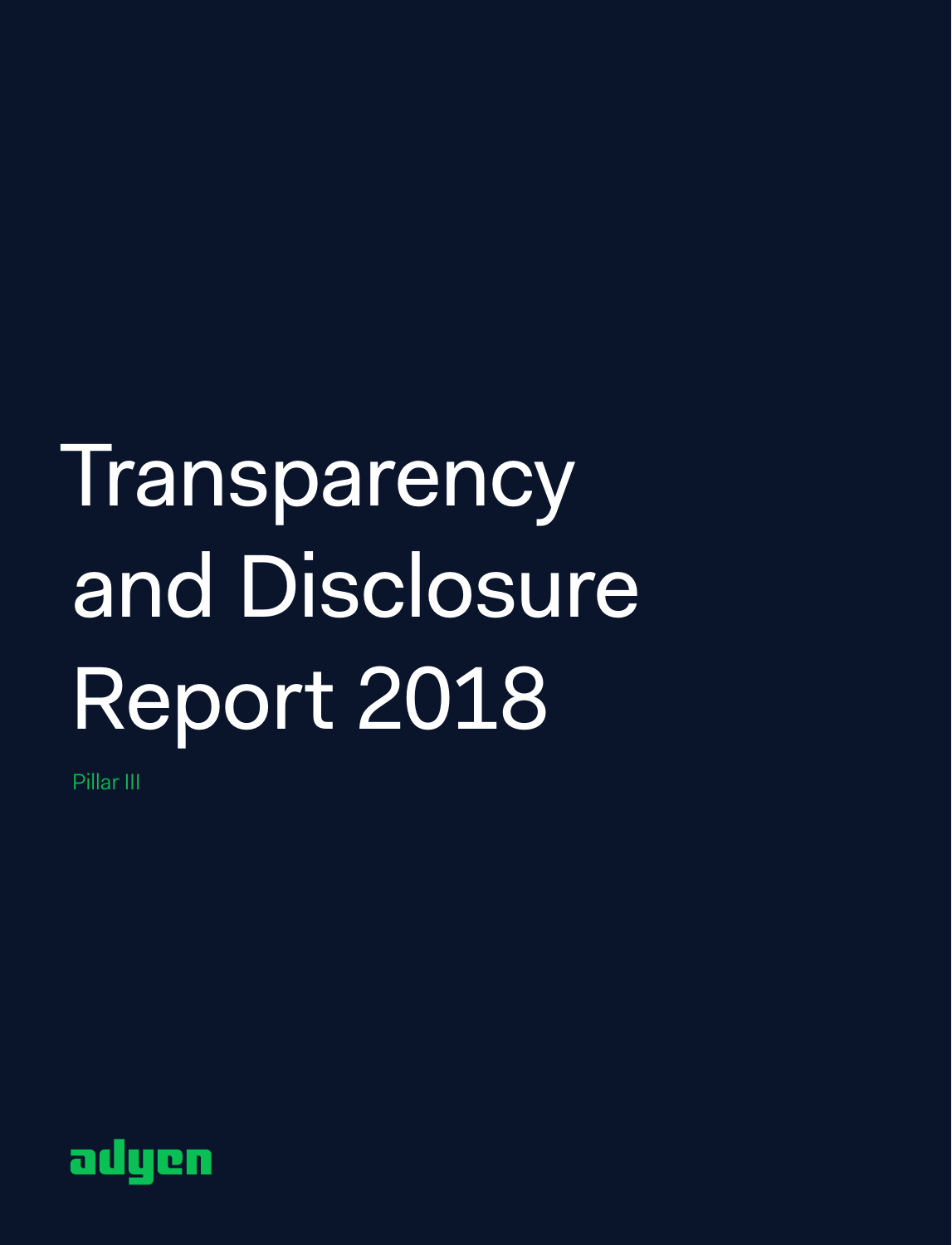## Contents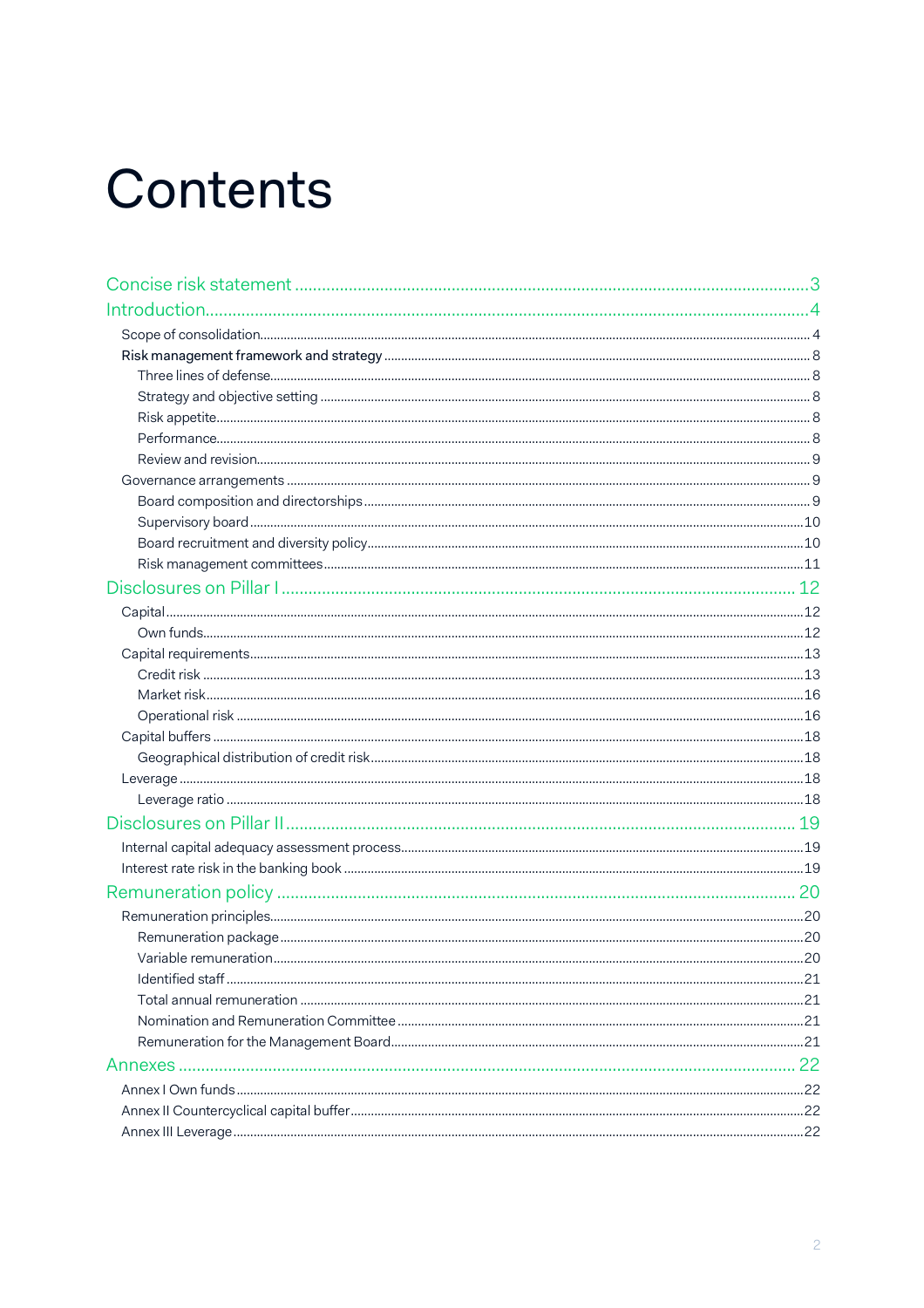## Concise risk statement

#### The Adyen DNA

We are a technology company redefining payments. We work together with over 870 people spread across 17 offices around the world. To us, "winning is more important than ego" – we value people for their skills and what they bring to the company, not for their titles. We work with cross-functional teams and empower them to make their own decisions. We call these workstreams. We think function beats form, and our effort toward our goal of helping our merchants grow is singular.

#### Description of Business Activities

The Adyen platform integrates the full payments stack (gateway, risk management, processing and acquiring) with a common back-end infrastructure for authorizing payments across its merchants' sales channels as well as offering feature-rich APIs. This integrated platform allows for the delivery of products and services on a global scale with local capabilities, directly connecting merchants to Visa, Mastercard and many other payment methods, and across sales channels, including its merchants' online, mobile and POS channels, while providing a high level of reliability, security, performance and data insights.

#### IPO

In 2018 Adyen decided to pursue an Initial public offering to give our existing shareholders a path to liquidity while providing Adyen the opportunity to continue to grow as an independent company. During 2018 Adyen has offered and was admitted to trading and listing of existing ordinary shares in the capital of Adyen on Euronext Amsterdam on June 13, 2018. To facilitate this listing on Euronext Amsterdam, Adyen changed its legal structure in the Netherlands from a B.V. (Besloten Vennootschap – private company with limited liability) to an N.V. (Naamloze Vennootschap – public limited company).

#### Risk management

Adyen recognizes that risks are associated with achieving its strategy and business objectives. Managing these risks<sup>1</sup> is an essential part of doing business. Adyen has adopted a uniform and systematic company-wide approach for managing risks. The essential elements of Adyen's integral risk management framework are governance and culture, strategy and objective setting, performance, review and revision, information, communication and reporting.

#### Capital

The capital requirements comprise credit risk, operational risk and market risk. Adyen uses the Standardized Approach for each category of risk to determine its capital requirements. Resulting from Adyen's business model, operational risk is the largest risk category. Because of the day of settlement, cash on the balance sheet was higher than average, resulting in higher risk weighted assets. The total risk exposure amount at 31 December 2018 was EUR 1.15 billion.

The capital requirements need to be covered by sufficient own funds. Adyen's own funds consist fully of CET1 capital, which was EUR 521 million at 31 December 2018. This resulted in a CET1 capital ratio of 45%.

#### Leverage

Adyen's leverage ratio is 28%, which is above the non-binding requirement of 3%.

#### Liquidity coverage ratio

The liquidity coverage ratio of Adyen was 4,672% at the end of 2018, well above the regulated threshold of 100%.

#### Declaration Management Board

The Management Board of Adyen declares that the risk management arrangements of Adyen are adequate with regards to Adyen's risk profile and strategy.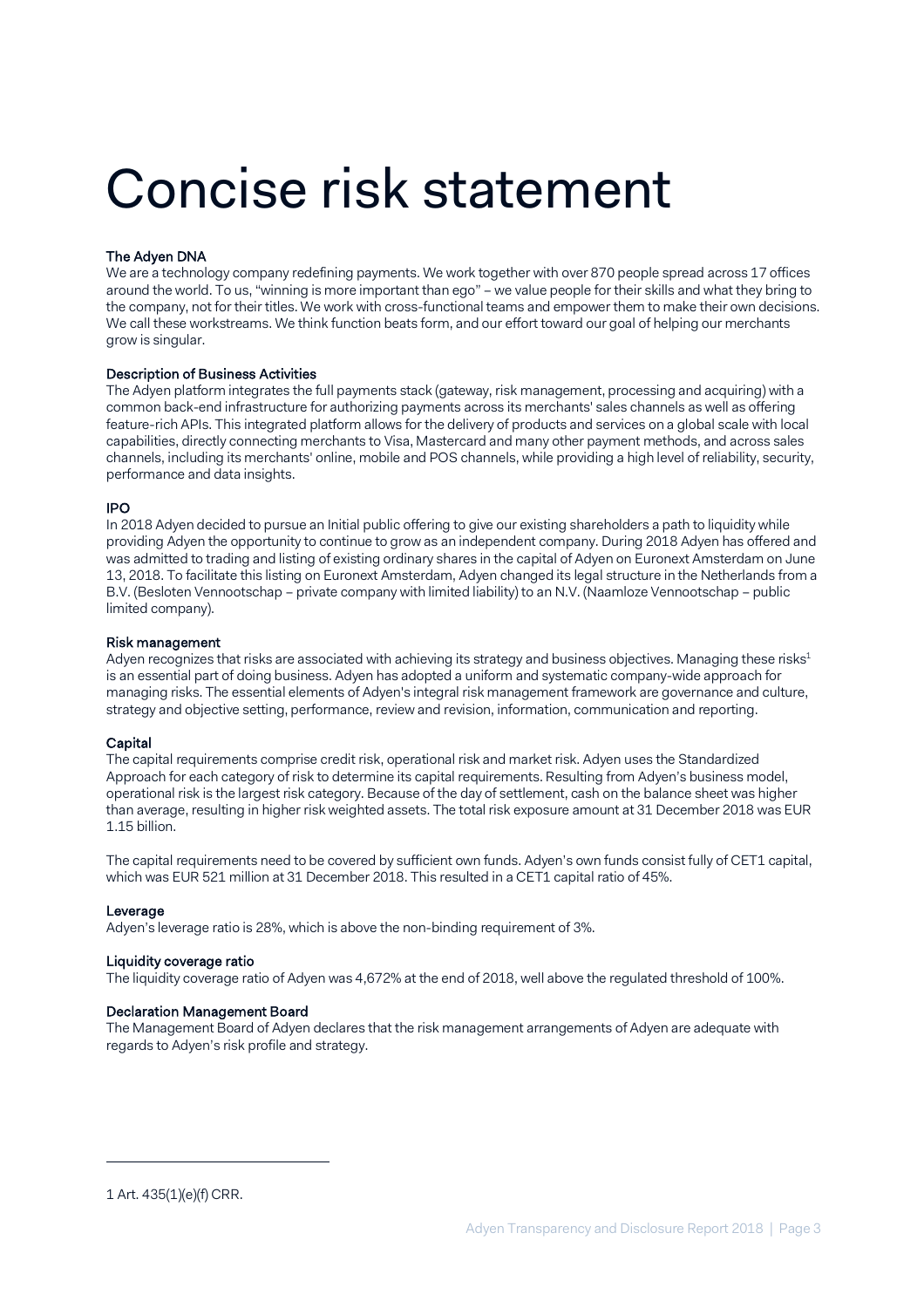## Introduction

This document presents the consolidated Transparency and Disclosure Report 2018 (Pillar III report) of Adyen N.V. (Adyen) as per 31 December 2018.<sup>2</sup>

As a less significant institution<sup>3</sup> based in the European Union, Adyen operates under the Capital Requirements Directive IV (CRD IV) and Capital Requirements Regulation (CRR). This framework is based on a three-pillars concept:

- Pillar I Minimum capital requirements
- Pillar II Supervisory review
- Pillar III Market disclosures

In Pillar I, the capital requirements are calculated on the basis of three categories of risk that an institution faces: credit risk, market risk and operational risk. These capital requirements need to be covered by sufficient own funds. Adyen uses the standardized approach for each category of risk to determine its capital requirements.

In Pillar II, the supervisor reviews the viability of Adyen and its ability to meet the reporting requirements. This Supervisory Review and Evaluation Process (SREP) comprises four components:

- Business Model Assessment (BMA)
- Internal Capital Adequacy Assessment Process (ICAAP)
- Internal Liquidity Adequacy Assessment Process (ILAAP)
- Internal governance and institution-wide control assessment

The Pillar III disclosure framework seeks to promote market discipline through regulatory disclosure requirements. Pursuant to Part Eight of the CRR, Adyen is required to publicly disclose information regarding, amongst others, its risk profile, risk management and capital adequacy. Adyen discloses this information by means of this Pillar III report. The Pillar III disclosures are based on capital requirements in Pillar I with reference date 31 December 2018.

The content of this pillar III report meets all the requirements laid down in CRR and corresponding delegated regulations and guidelines.

Unless stated otherwise, all amounts in the report are in thousands of euros.

### **Scope of consolidation**

As an EU parent institution, Adven N.V. is required to publish a consolidated Pillar III report. Adven reports its prudential requirements both on a consolidated as well as on a stand-alone basis. Its subsidiaries are only included in its consolidated reporting. Adyen's prudential scope of consolidation does not deviate from its IFRS scope of consolidation. Adyen N.V. is a licensed Credit Institution by De Nederlandsche Bank (the Dutch Central Bank) and registered in the Netherlands under the company number 34259528. The Credit Institution license includes the ability to provide cross-border services in the EEA. Adyen N.V. directly or indirectly owns 100% of the shares of, and therefore controls all entities included in the consolidated financial statements.

Adyen has operations in the Netherlands, Brazil, Singapore, UK, Canada, Australia, South Korea, Hong Kong, Mexico, China, New Zealand, Malaysia, India, Japan and the United States, with branches in Germany, France, Spain and Sweden and representative offices in Belgium and Italy. The address of the Adyen N.V. registered office is Simon Carmiggeltstraat 6 -50, 5th floor, 1011DJ Amsterdam, the Netherlands. Table 1 provides an overview of all branches of Adyen N.V. and subsidiaries of Adyen International B.V.4

<sup>2</sup> Art. 436(a) CRR.

<sup>3</sup> Art. 441 CRR. 4 Art. 436(b) CRR.

Adyen Transparency and Disclosure Report 2018 | Page 4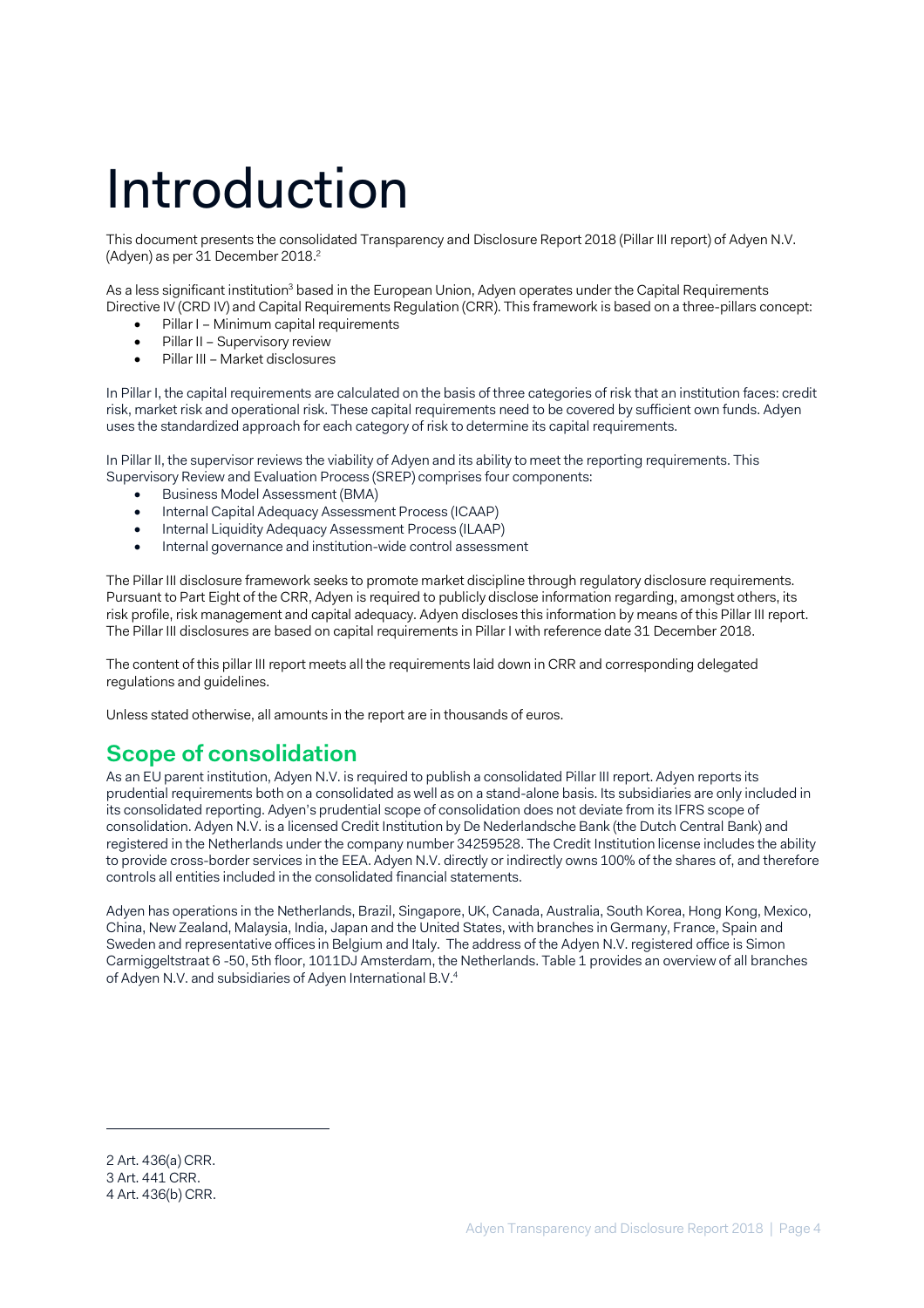#### Table 1: Overview of Adyen's branches and subsidiaries

#### Adyen N.V. - Branches

Name Branch location and the Branch location Adyen N.V., Sucursal en España Madrid, Spain Adyen N.V., German branch Berlin, Germany Adyen France **Paris, France** Adyen Nordic Bank Fillial Stockholm, Sweden

#### Adyen N.V. – Representative offices

Adyen N.V., Belgian Representative Office Brussels, Belgium Adyen N.V., Italian Representative Office **Rome, Italy** 

#### Name Branch location

#### Adyen International B.V. - Subsidiaries

| Name                                            | <b>Legal Seat</b>        | Direct and indirect<br>ownership<br>percentage |
|-------------------------------------------------|--------------------------|------------------------------------------------|
| Adyen Inc.                                      | San Francisco, CA, USA   | 100%                                           |
| Adyen Services Inc.                             | Dover, DE, USA           | 100%                                           |
| Adyen Nevada Inc.                               | Las Vegas, NV, USA       | 100%                                           |
| Adyen do Brazil Ltda                            | São Paulo, Brazil        | 100%                                           |
| Adyen Singapore PTE. LTD.                       | Singapore, Singapore     | 100%                                           |
| Adyen UK Limited                                | London, United Kingdom   | 100%                                           |
| Adyen Hong Kong Limited                         | Hong Kong, Hong Kong SAR | 100%                                           |
| Adyen Australia PTY Limited                     | Sydney, Australia        | 100%                                           |
| Adyen Canada Ltd.                               | Saint John, Canada       | 100%                                           |
| Adyen Korea Chusik Hoesa                        | Seoul, Republic of Korea | 100%                                           |
| Adyen Mexico, S.A. de C.V.                      | Mexico City, Mexico      | 100%                                           |
| Adyen Nordic AB                                 | Stockholm, Sweden        | 100%                                           |
| Adyen (China) Software Technology Co. Ltd.      | Shanghai, China          | 100%                                           |
| Adyen New Zealand Ltd.                          | Auckland, New Zealand    | 100%                                           |
| Adyen Malaysia Sdn. Bhd                         | Kuala Lumpur, Malaysia   | 100%                                           |
| Adyen Iberia SLU                                | Madrid, Spain            | 100%                                           |
| Adyen GmbH                                      | Berlin, Germany          | 100%                                           |
| Adyen India Technology Services Private Limited | New Delhi, India         | 100%                                           |
| Adyen Japan K.K.                                | Tokyo, Japan             | 100%                                           |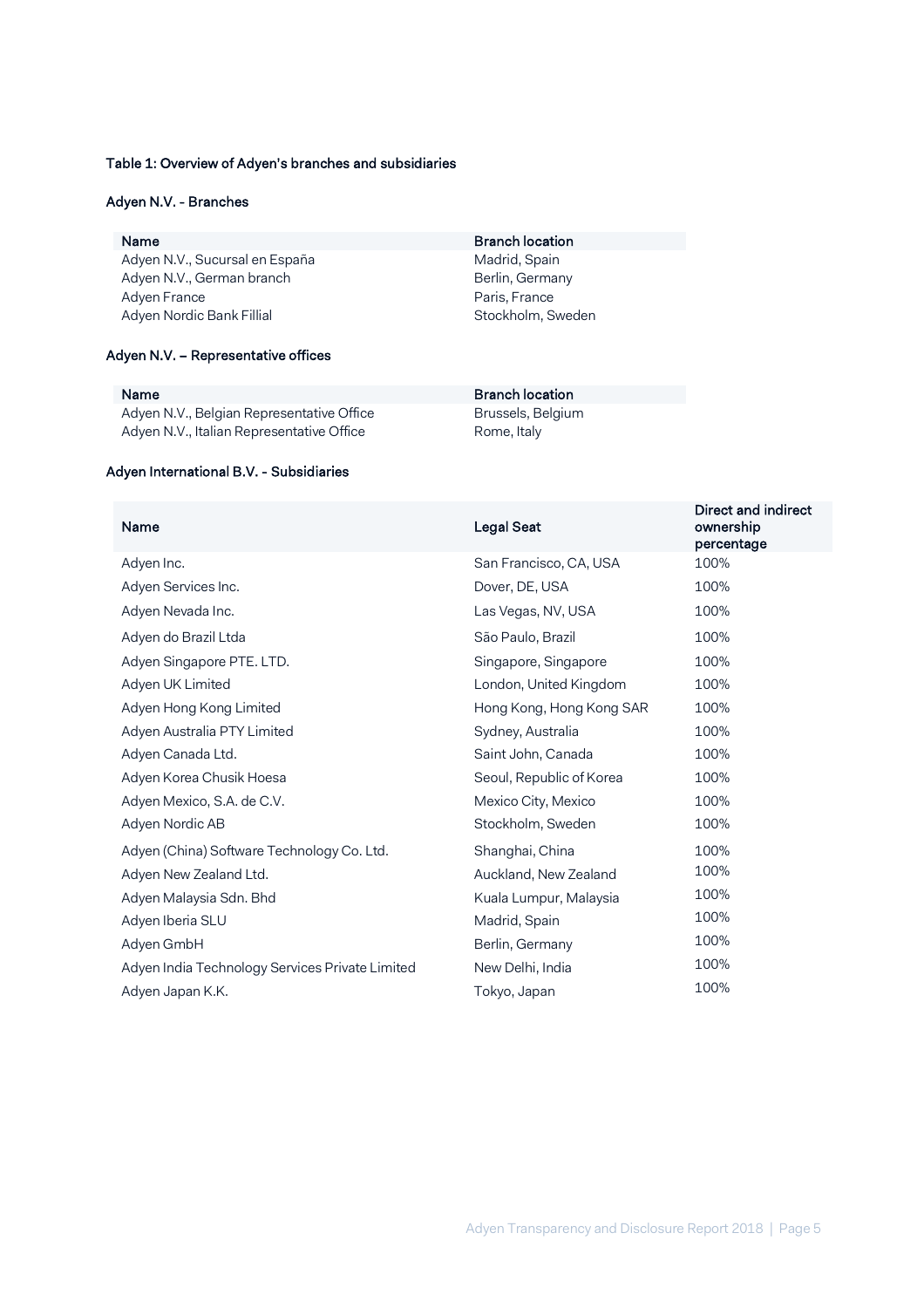In table 2, the disclosures within this Pillar III report are linked to the respective provisions of Part Eight CRR.

Table 2: Mapping table Articles to document

|             | Article Subject                                                 | Reference                                                               | Page           | Annexes                                                                                                                         |
|-------------|-----------------------------------------------------------------|-------------------------------------------------------------------------|----------------|---------------------------------------------------------------------------------------------------------------------------------|
| Article 435 | <b>Risk</b><br>management<br>objectives and<br>policies         | Concise risk statement<br>Risk management framework and<br>strategy     | p. 3<br>p. 8   |                                                                                                                                 |
| Article 436 | Scope of<br>application                                         | Scope of consolidation                                                  | p. 4           |                                                                                                                                 |
| Article 437 | Own funds                                                       | Capital                                                                 | p. 22          | Capital instruments<br>main features<br>template                                                                                |
| Article 438 | Capital<br>requirements                                         | Capital requirements<br>Internal capital adequacy assessment<br>process | p. 13<br>p. 19 |                                                                                                                                 |
| Article 439 | Exposure to<br>counterparty<br>credit risk                      | Not applicable                                                          |                |                                                                                                                                 |
| Article 440 | Capital buffers                                                 | Capital buffers                                                         | p. 18          | Geographical<br>distribution of credit<br>exposures relevant for<br>the calculation of the<br>countercyclical capital<br>buffer |
| Article 441 | Indicators of<br>global systemic<br>importance                  | Not applicable                                                          |                |                                                                                                                                 |
| Article 442 | Credit risk<br>adjustments                                      | Credit risk adjustment                                                  | p. 13          |                                                                                                                                 |
| Article 443 | Unencumbered<br>assets                                          | Not applicable                                                          |                |                                                                                                                                 |
| Article 444 | Use of ECAI's                                                   | Use of External Credit Assessment<br>Institutions                       | p. 13          |                                                                                                                                 |
| Article 445 | Exposure to<br>market risk                                      | Market risk                                                             | p. 16          |                                                                                                                                 |
| Article 446 | Operational risk                                                | Operational risk                                                        | p. 16          |                                                                                                                                 |
| Article 447 | Exposures in<br>equities not<br>included in the<br>trading book | Equities in the banking book                                            | p. 14          |                                                                                                                                 |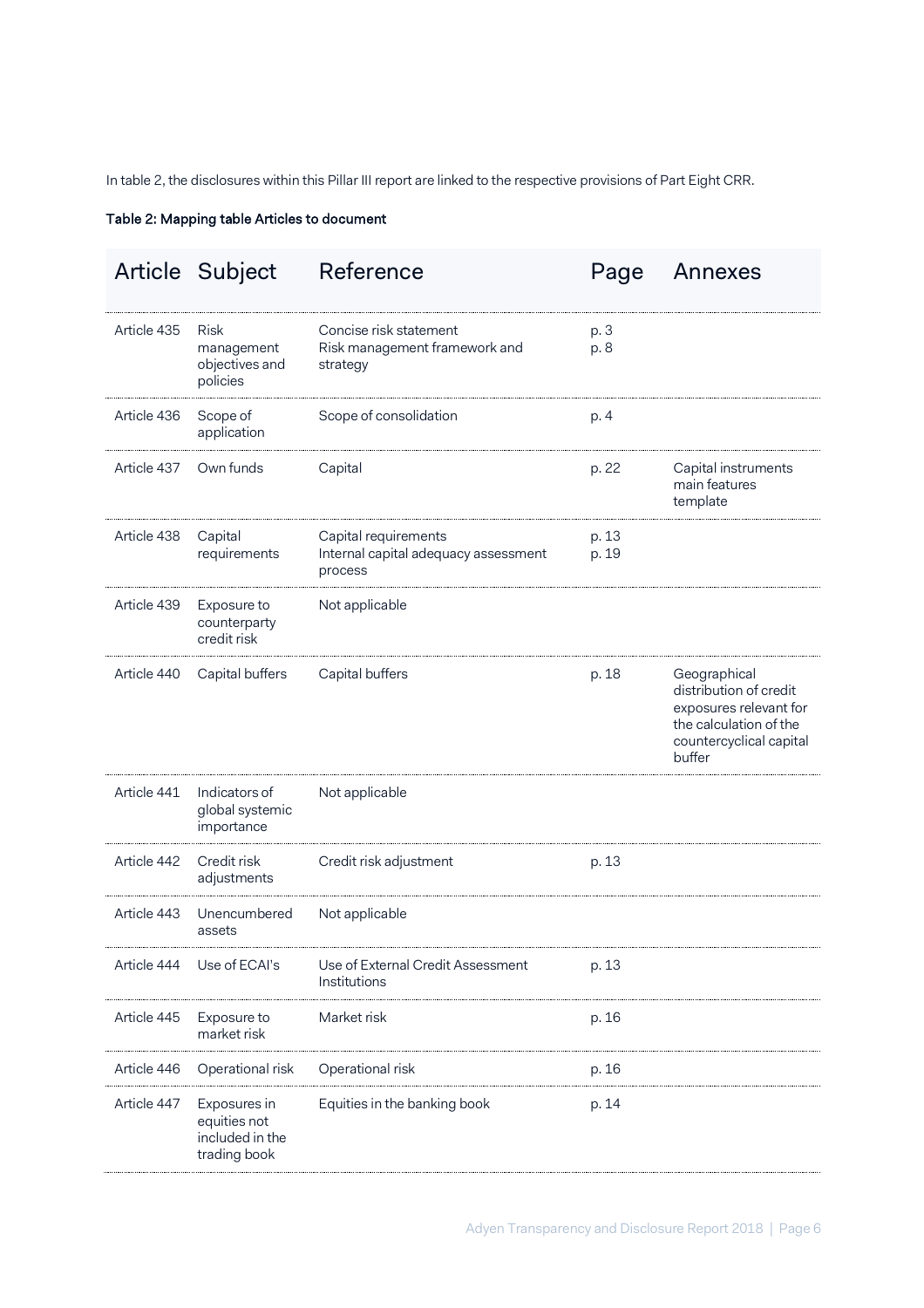| Article 448 | Exposure to<br>interest rate risk<br>on positions not<br>included in the<br>trading book | Interest rate risk in the banking book | p. 19 |                                                                                                                               |
|-------------|------------------------------------------------------------------------------------------|----------------------------------------|-------|-------------------------------------------------------------------------------------------------------------------------------|
| Article 449 | Exposure to<br>securitization<br>positions                                               | Not applicable                         |       |                                                                                                                               |
| Article 450 | Remuneration<br>policy                                                                   | Remuneration policy                    | p. 20 |                                                                                                                               |
| Article 451 | Leverage                                                                                 | Leverage                               | p. 18 | CRR Leverage ratio -<br>Disclosure Template<br>(Quantitative)<br>CRR Leverage ratio -<br>Disclosure Template<br>(Qualitative) |
| Article 452 | Use of the IRB<br>approach to<br>credit risk                                             | Not applicable                         |       |                                                                                                                               |
| Article 453 | Use of credit risk<br>mitigation<br>techniques                                           | Not applicable                         |       |                                                                                                                               |
| Article 454 | Use of the<br>advanced<br>measurement<br>approaches to<br>operational risk               | Not applicable                         |       |                                                                                                                               |
| Article 455 | Use of internal<br>market risk<br>models                                                 | Not applicable                         |       |                                                                                                                               |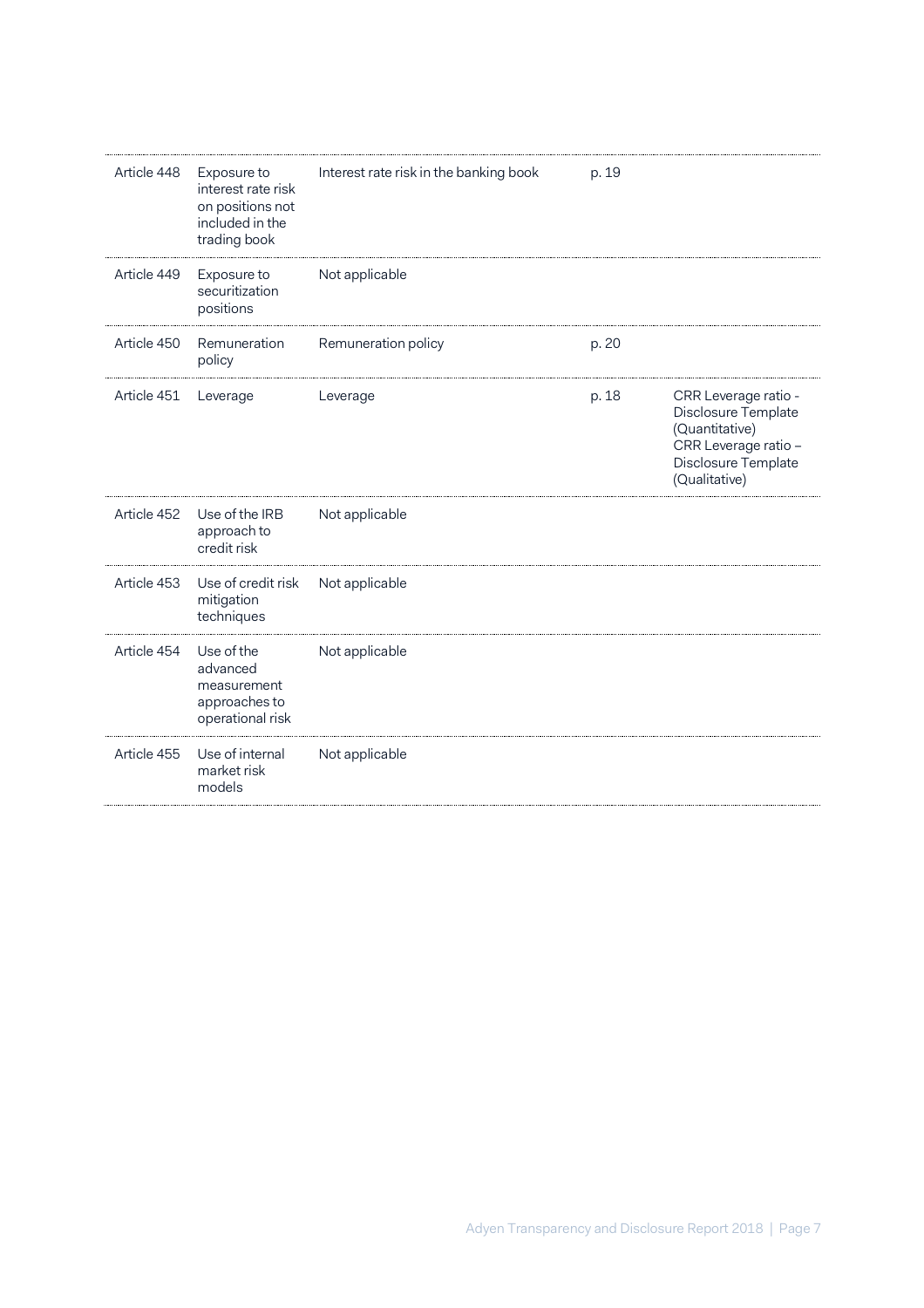## Risk management framework and strategy

Adyen recognizes that risks are associated with achieving its strategy and business objectives. Managing these risks is an essential part of doing business. This chapter describes Adyen's uniform and systematic company-wide approach for managing risks. In addition, it lays down Adyen's risk governance, which sets the tone, reinforces the importance of, and establishes oversight responsibilities for risk management.

### **Risk management objectives and policies**

Adyen's integral risk management framework<sup>5</sup> is based on the Enterprise Risk Management (ERM) model as issued by the Committee of Sponsoring Organizations of the Treadway Commission (COSO) in 2017. The integral risk management framework structures the risk management activities within Adyen with a view of identifying, assessing, managing, monitoring and reporting risks in a uniform manner. The essential elements of Adyen's integral risk management framework are governance and culture, strategy and objective setting, performance, review and revision, information, communication and reporting.

#### Three lines of defense

In line with the European Banking Authority (EBA) Guidelines on Internal Governance, Adyen has adopted the threelines-of-defense model, which reflects the segregation between operations (first line management), the risk management and compliance functions (second line), and the independent internal audit function (third line). The first line management designs, implements, executes and monitors the control activities to manage performance and the risks taken to achieve Adyen's objectives. The second line risk and compliance functions provide guidance on risk management requirements, and independently evaluate adherence to defined standards. The third line internal audit function provides independent assurance on the effectiveness of risk management, including control activities, by performing audits. The head of internal audit reports directly to the chairman of the Audit Committee and has a dotted line (for day-to-day operations) to the CEO.

#### Strategy and objective setting

Risk management, strategy and objective-setting work together in the strategic-planning process. Operational objectives put strategy into practice while serving as a basis for identifying, assessing, and responding to risk. Adyen's risk appetite is established and aligned with its strategy.

#### Risk appetite

Adyen's risk appetite statement can be summarized as follows. Adyen accepts that in order to achieve its growth strategy the company may consume some amounts of capital investing in assets, people and processes, and that competition could increase as it seeks to increase market share, thereby potentially reducing growth opportunities. Adyen wants to build an ethical and sustainable business and has therefore established policies, procedures and systems that actively mitigate risks that could negatively affect the Adyen reputation or brand, lead to compliance breaches of laws or regulations, or endanger the future existence of Adyen.

Adyen has a limited appetite to incur losses from financial risks. Adyen does not make use of derivatives to hedge its financial risks.

#### Performance

Adyen performs a top-down company-wide risk assessment on an annual basis or in more frequent intervals, which includes the identification of key risks that could potentially affect its strategy and business objectives. The purpose hereof is to assess how big the risks are, both individually and collectively, in order to focus attention on the most important threats and opportunities. Based on EBA guidelines, the key risks are categorized as follows:

- Strategic and business risk
- Operational risk
- Financial risk (including credit risk, market risk, liquidity and funding risk)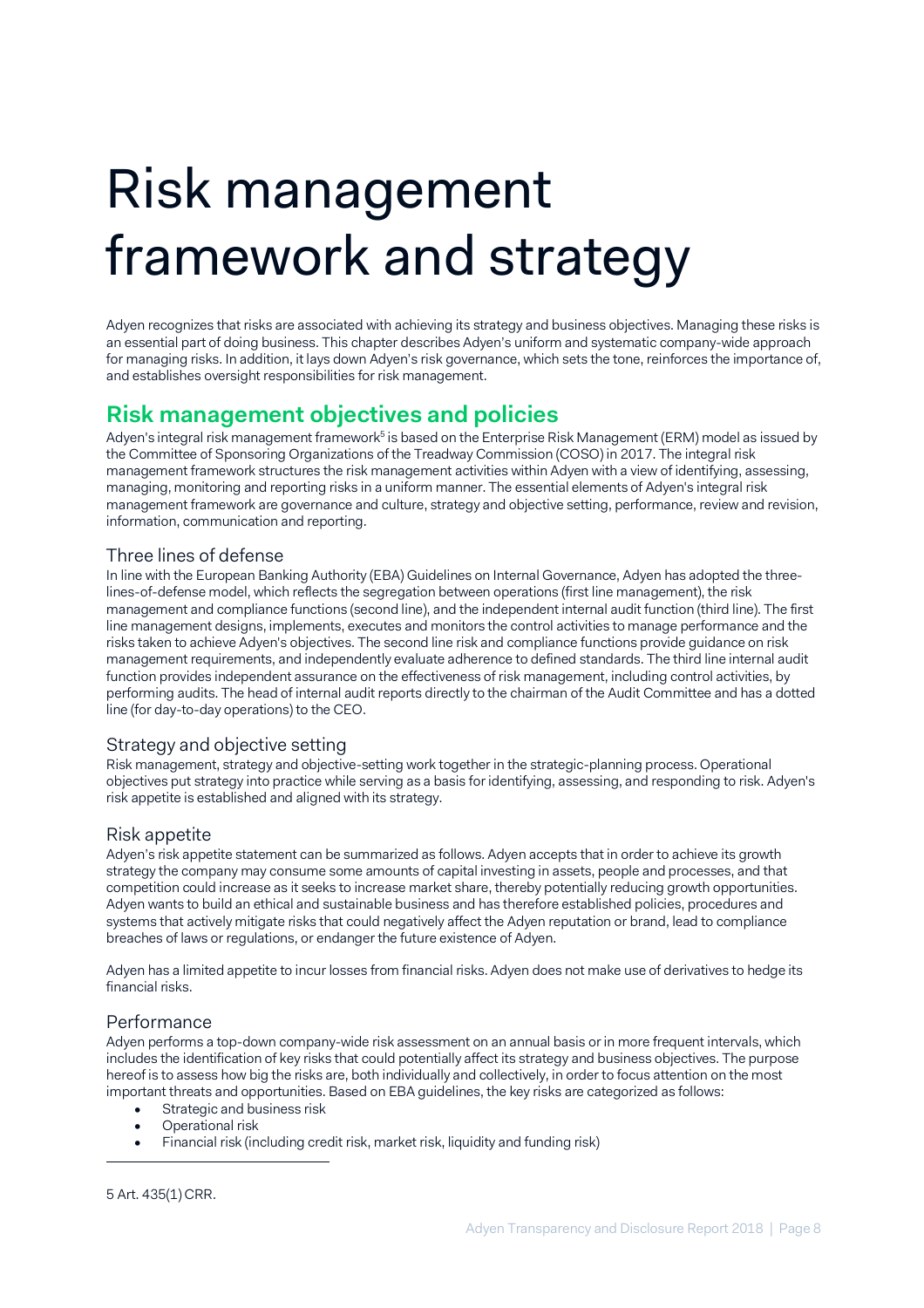Reputational risk is not categorized separately as Adyen considers it a risk that can arise from all other risk categories. For a more detailed description of the company-wide risks as identified and assessed by Adyen, refer to the Section "Risk Factors" within the Annual Report 2018.

Adyen continues to strive towards a strong commitment to integrity and risk management. Therefore, it has established a control environment that provides an appropriate foundation for achieving the company's objectives and effectively mitigating risks. Control activities are the policies and procedures that help ensure risks are mitigated and Adyen's objectives are achieved. Adyen uses COSO's internal control model a reference for its design, implementation and evaluation of control activities as part of a system of internal control. In 2018, Adyen implemented a systematic assessment of the design and effectiveness of its control framework, including independent management testing, as basis for the In-Control Statement in the Annual Report 2018.

#### Review and revision

By reviewing its performance, Adyen evaluates how well the risk management components are functioning over time. The Risk Committee plays a key role in supporting the Management Board with overseeing the effectiveness of Adyen's risk management. It carries out this role by monitoring Adyen's risk profile against the risk appetite, which is an ongoing and iterative process. Any material risk limit breach that places Adyen at risk of exceeding its risk appetite and, in particular, of putting at risk Adyen's financial health, is escalated promptly to the Management Board. Combinations of ongoing and separate evaluations are used to determine if the components of internal control are present and functioning effectively. The ongoing evaluations are built into Adyen's business processes and provide timely information. Evaluations, including independent management testing, are done separately for each risk category. For each separate risk category, a risk owner is appointed. Evaluations are conducted periodically and may vary in scope and frequency depending on the risks and effectiveness of the ongoing evaluations. Any identified deficiencies are discussed within the Risk Committee and reported to the Management Board along with relevant findings, recommendations and remediation plans.6

#### **Governance arrangements**

Adyen's governance<sup>7</sup> is reflected in certain internal rules and regulations, including the Articles of Association (statuten), the Management Board By-Laws, the Supervisory Board By-Laws and the Terms of reference of our Supervisory Board committees.

#### Board composition and directorships

Adyen maintains a two-tier board structure consisting of a Management Board and a Supervisory Board. The Management Board is responsible for the day-to-day management, which includes, among other things, formulating Adyen's strategy and policies and setting and achieving Adyen's objectives. The Supervisory Board supervises and advises the Management Board. Each board is accountable to the General Meeting for the performance of its duties.

#### Management Board

Adyen's Management Board is composed of the following six members.

Pieter Willem van der Does is the CEO of Adyen and has been a member of the Management Board since 2007. He spent over 15 years working in the payments industry. Before co-founding Adyen in 2006, Mr. van der Does was CCO at Bibit (a pioneering international payment service provider, acquired by the Royal Bank of Scotland in 2004). Mr. Van der Does also serves as a Supervisory Board member of Écart Invest B.V.

Arnout Diederik Schuijff is the CTO of Adyen and has been a member of the Management Board since 2007. He is considered a leading expert in the architecture of advanced payment technology solutions. After co-founding and being responsible for creating the technology behind Bibit, Mr. Schuijff co-founded Adyen together with Mr. van der Does.

Roelant Prins is the CCO of Adyen and has been a member of the Management Board since 2009. Mr. Prins is responsible for the commercial activities of Adyen. After starting his career as a consultant, he moved to the online payments industry early 2000. Throughout the years, Mr. Prins has held various international management roles in sales and business development for companies providing payment solutions to international e-commerce businesses.

6 Art. 435(2)(e) CRR.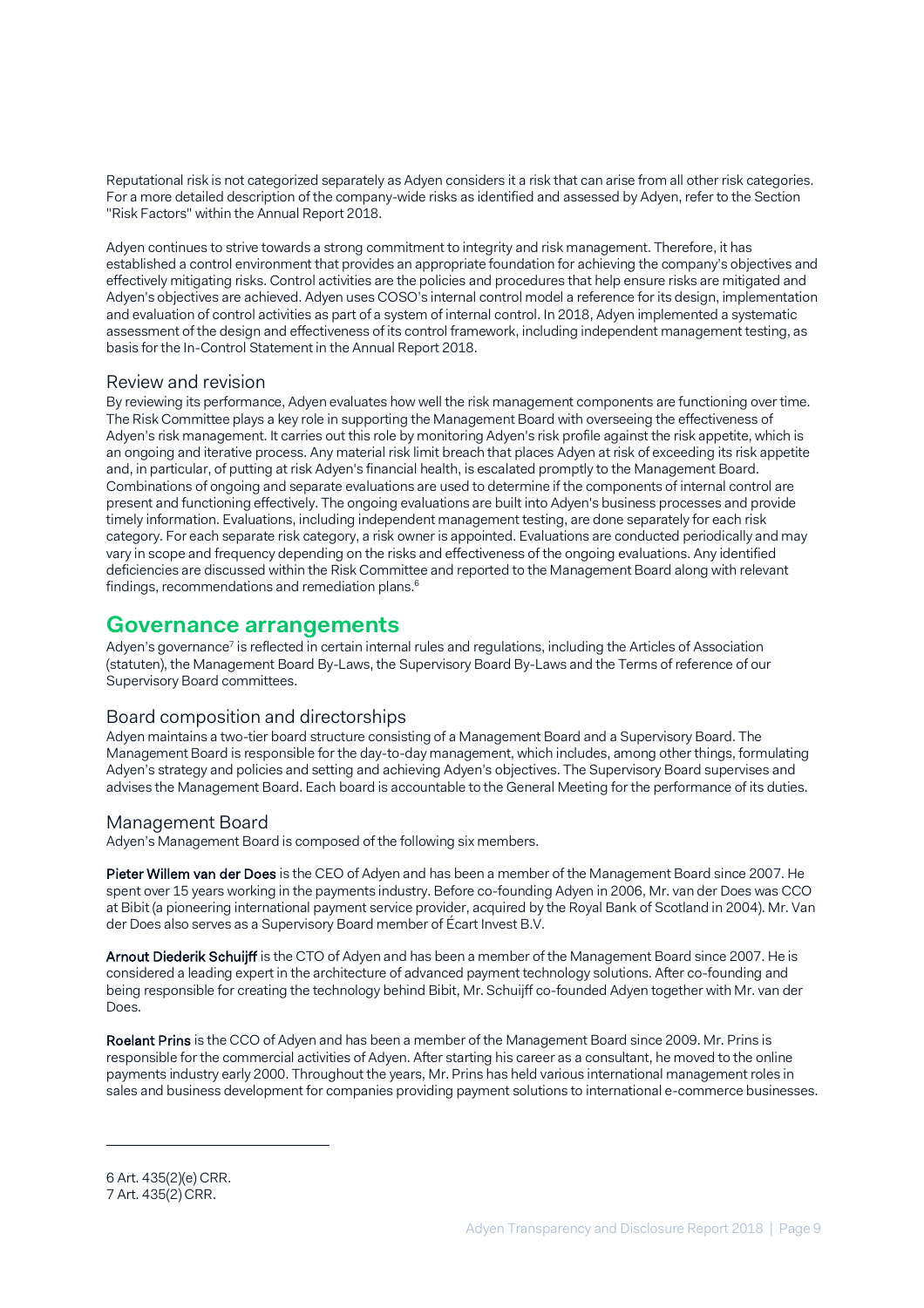Ingo Jeroen Uytdehaage is the CFO of Adyen and has been a member of the Management Board since 2011. He has earned his MBA in accounting and finance from Maastricht University and studied supply chain management and organizational behavior at the Aarhus Business School in Denmark. Additionally, Mr. Uytdehaage obtained his CPA at the Vrije Universiteit in Amsterdam. Prior to joining Adyen, Mr. Uytdehaage was a Finance Director at KPN. Currently, he also serves as chairman on the board of photography museum Foam in Amsterdam.

Samuel Graeme Halse is the COO of Adyen and has been a member of the Management Board since 2015. Mr. Halse is responsible for the operations to customers that make use of Adyen's platform. After starting his career as a commercial lawyer in New Zealand, he moved to the online payment industry in 2010. Mr. Halse has built substantial experience in payments and has worked with many leading global e-commerce companies, assisting them with their international payments rollout and optimization of payment processes.

Joannes Gerardus Wijn is the CSRO of Adyen and has been member of the Management Board since 2017. Mr. Wijn has vast experience in global financial services, supporting companies with their payment products, debt and equity products, M&A activities and access to financial markets. Before joining Adyen, Mr. Wijn served as a member of the Management Board of ABN AMRO. In addition, Mr. Wijn was State Secretary for Finance and Minister for Economic Affairs within the Dutch government. Mr. Wijn also serves as a Supervisory Board member of Royal Schiphol Group.

#### Supervisory Board

The Supervisory Board supervises the conduct and policies of the Management Board and the general course of affairs of Adyen and its business. The Supervisory Board also provides advice to the Management Board. In performing their duties, the members of the Supervisory Board are required to be guided by the interests of Adyen which includes the interests of the business connected with it. These interests are driven by Adyen's focus on longterm value creation and the way in which this is implemented in Adyen's strategy and culture.

Adyen's Supervisory Board is composed of the following three members.

Mr. Overmars serves as a member of the Management Board of Randstad Beheer B.V., and as a member of the Supervisory Boards of AMC Academic Medical Center and Dura Vermeer Groep N.V. Previously, he served as Chairman of the Supervisory Boards of Nutreco and SNS Reaal and as President of the Nyenrode Foundation, following an extensive career at ABN Amro that culminated in a Board Member position. Mr. Overmars holds an MBA from Nyenrode Business University.

Mr. Rueda serves as CFO and member of the Executive Board and Management Board of NN Group. Previously, he was CFO and member of the Management Board of ING Insurance, following an extensive career at Andersen Consulting, UBS, JP Morgan and Atradius. Mr. Rueda holds a degree in Economic Analysis and Quantitative Economics from the Complutense University of Madrid (Spain). He also holds an MBA from the Wharton School, University of Pennsylvania (USA).

Mr. van Beurden is CEO and member of the Executive Board of Kendrion. Previously, he served as CEO of CSR Plc. (UK) and NexWave Inc. (France), following a career at Royal Dutch Shell, McKinsey, Philips and Canesta Inc. Mr. van Beurden holds a degree in Applied Physics from Twente University of Technology (Netherlands).

#### Board recruitment and diversity policy

The Articles of Association provide that the Management Board shall consist of two or more members and that the Supervisory Board determines the exact number (more than two) of Managing Directors after consultation with the Management Board.

The General Meeting appoints Managing Directors upon a nomination by the Supervisory Board in accordance with the Articles of Association. The Supervisory Board shall make one or more nominations to the General Meeting in case a Managing Director is to be appointed.

In the event that the Supervisory Board has made a nomination, the resolution of the General Meeting to appoint such nominee shall be adopted by an absolute majority of the votes cast. A resolution of the General Meeting to appoint a Managing Director other than in accordance with a nomination of the Supervisory Board, but in accordance with the agenda for such General Meeting, shall require a majority of two thirds of the votes cast representing more than half of the Company's issued share capital. However, the General Meeting may at its discretion appoint a Managing Director other than upon the nomination of the Supervisory Board, provided that a proposal to appoint such other person has been put on the agenda of the relevant General Meeting.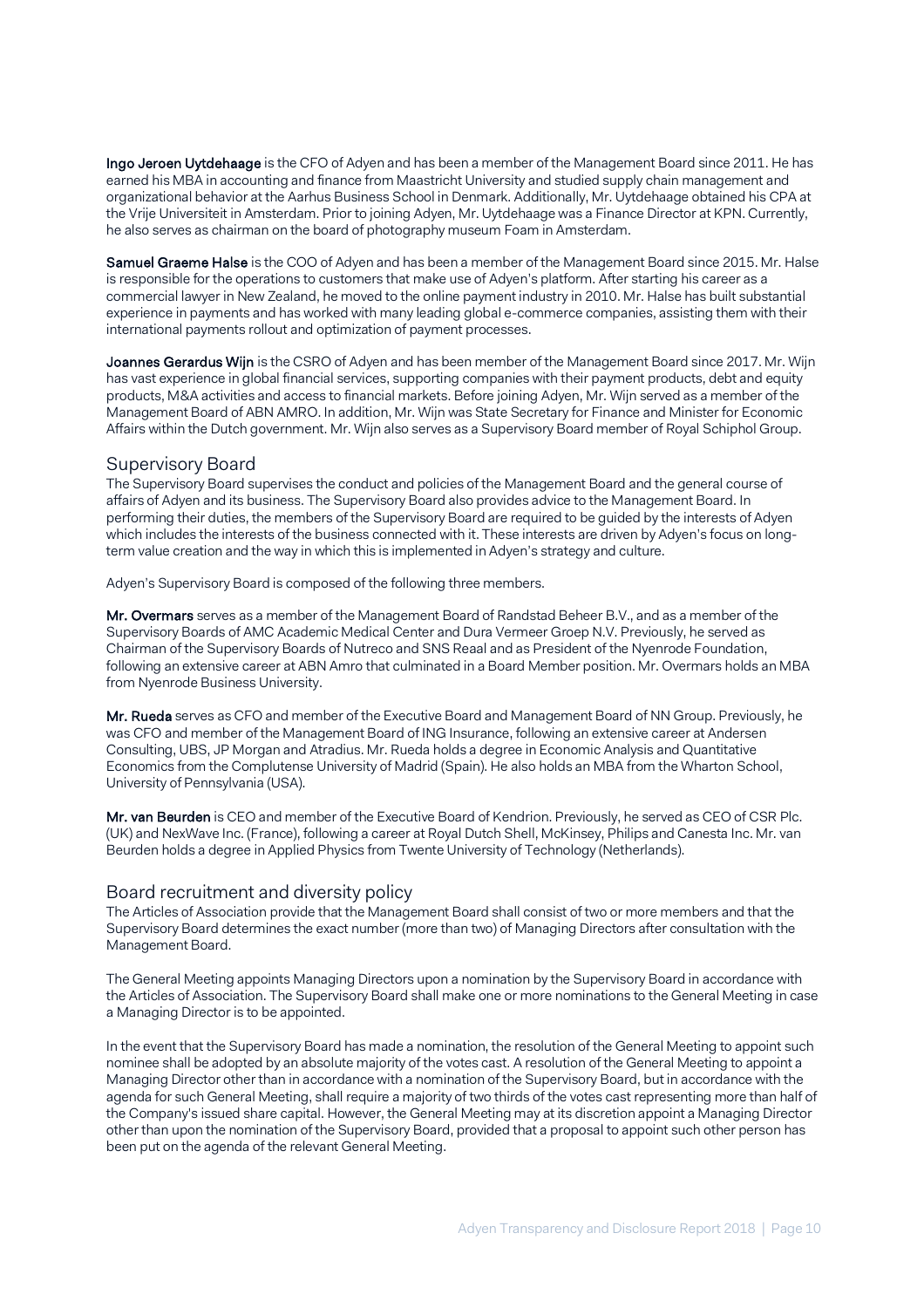Adyen is a licensed credit institution, which means that any appointment of a Managing Director must be approved by DNB. In connection with its approval procedure, DNB will test the proposed new Managing Director on integrity (betrouwbaarheid) and suitability (geschiktheid).

Best practice provision 2.1.5 of the Dutch Corporate Governance Code, provides that the Supervisory Board should draw up a diversity policy for the composition of the Management Board and Supervisory Board. The policy should address the concrete targets relating to diversity. Adyen deviates from best practice provision 2.1.5 as no concrete targets were set on diversity.

#### Risk management committees

The Management Board has instituted three committees to support with its risk management oversight: the Compliance Committee, the Merchant Risk Committee, and the Risk Committee. The Compliance Committee monitors Adyen's integrity and compliance risks, the Merchant Risk Committee monitors the merchants' potential liability (MPL) risk and the Risk Committee monitors the overall risk profile.

The Risk Committee and the Compliance Committee report to the Management Board at least quarterly their observations, recommendations and deliberations on findings regarding compliance, risk management and internal control. Next to the quarterly meetings, the Risk Committee has held three additional meetings in 2018. The Management Board reviews reports from control assessments made on the operating effectiveness of systems and controls, acts on recommendations from the Risk and Compliance Committees and decides on corrective actions. The Management Board reports to the Audit Committee on the effectiveness of Adyen's risk management and internal control systems during quarterly Audit Committee meetings.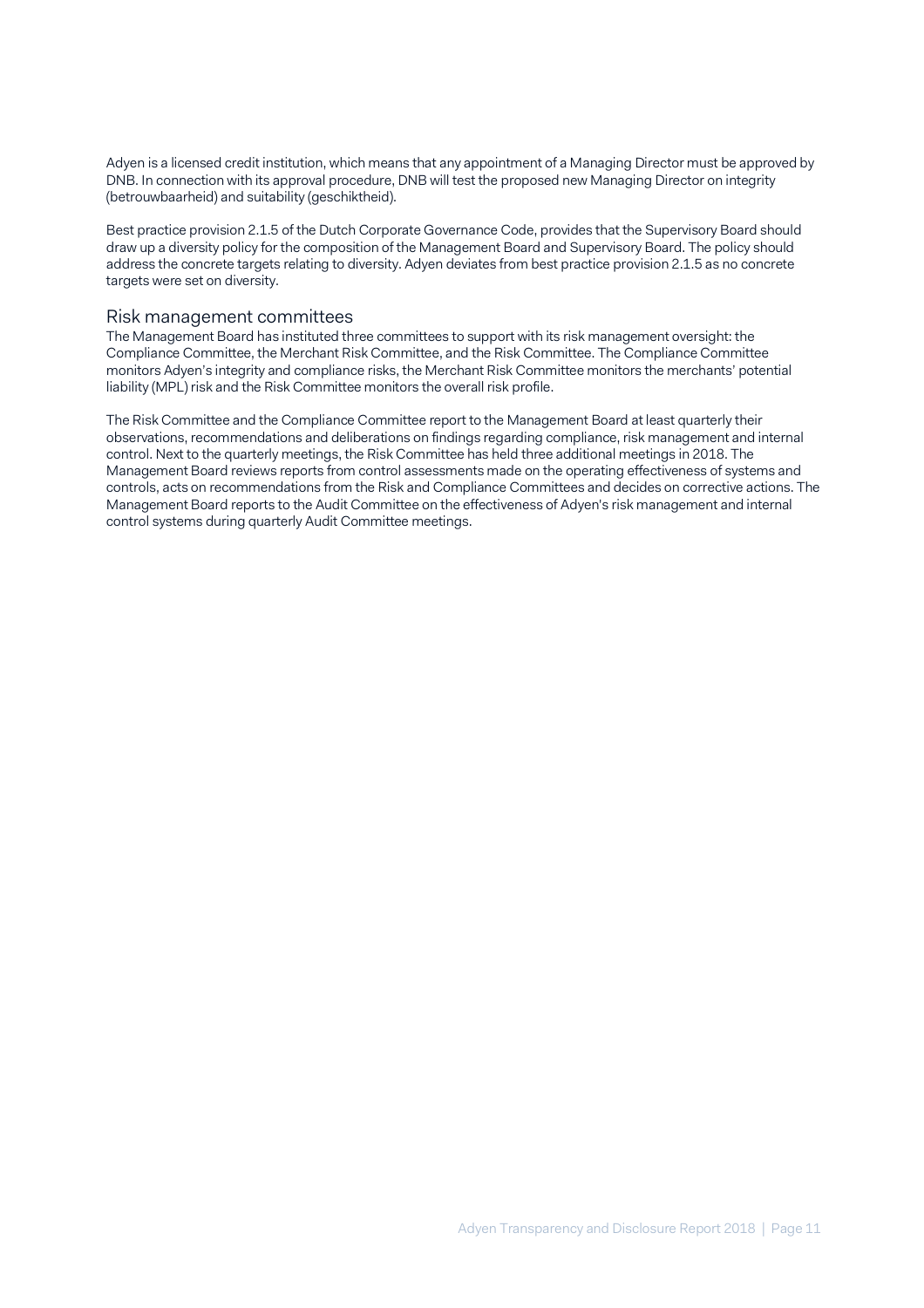## Disclosures on Pillar I

Within the CRR and CRD IV framework, Pillar I lays down the absolute minimum capital requirements in order to cover the financial risks institutions face. These risks are credit, market and operational risk. This chapter describes the capital requirements of Adyen, based on these three major risk categories.

## **Capital**

For regulatory purposes, capital<sup>8</sup> is defined as own funds, which can be subdivided in Common Equity Tier 1, Additional Tier 1 and Tier 2. Adyen solely has Common Equity Tier 1 capital.

#### Own funds

Common Equity Tier 1 capital comprises IFRS equity after taking into account prudential filters and deductions. Table 3 provides a reconciliation of own funds with IFRS capital.9 Annex I, describes the main features of this Common Equity Tier 1 capital.

#### Table 3 Reconciliation between IFRS equity and own funds (in EUR '000)

|                                                                                      | 31-Dec-18 |
|--------------------------------------------------------------------------------------|-----------|
| <b>IFRS</b> equity                                                                   | 582,404   |
| Of which: common shares                                                              | 160,209   |
| Of which: paid up capital                                                            | 296       |
| Of which: retained earnings                                                          | 357,231   |
| Of which: direct holdings of CET1                                                    | (4,804)   |
| Of which: accumulated Other Comprehensive Income                                     | 371       |
| Of which: other reserves                                                             | 69,100    |
| Adjustments due to prudential filters and deductions                                 | (61, 227) |
| Intangible assets                                                                    | (5,059)   |
| DTA that rely on future profitability and do not arise from temporary<br>differences | (1,895)   |
| Warrant reserve                                                                      | (54,219)  |
| Prudent valuation                                                                    | (54)      |
| Total Common Equity Tier 1 Capital <sup>10</sup>                                     | 521,177   |

#### Prudential filters and deductions

Prudential filters and deductions remove or reduce certain elements from Adyen's own funds that are considered not to be eligible to absorb losses. The amounts related to these prudential filters and deductions are shown in Table 3.

Adyen applies the following prudential filter to its Common Equity Tier 1 capital:

Additional value adjustments due to the requirements for prudent valuation

Institutions are required to calculate an additional value adjustment in order to adjust the fair value to a prudent value for all assets measured at fair value.<sup>11</sup> The additional value adjustment must be deducted from Common Equity Tier 1 capital. Adyen has two financial instruments on the balance sheet that are measured at fair value, and subject to an additional value adjustment, which are VISA shares and a derivative financial liability. In the first six months of 2018, part of the derivative financial liability is prospectively de-recognized and the new equity instruments are recognized at

<sup>8</sup> Art. 437(1) CRR.

<sup>9</sup> Annex I comprises the relevant rows of the 'Own funds disclosure template' as laid down in ITS (EU) 1423/2013. 10 No restrictions ex. art. 437(e) CRR were applied to the calculation of own funds.

<sup>11</sup> Art. 34 and 105 CRR.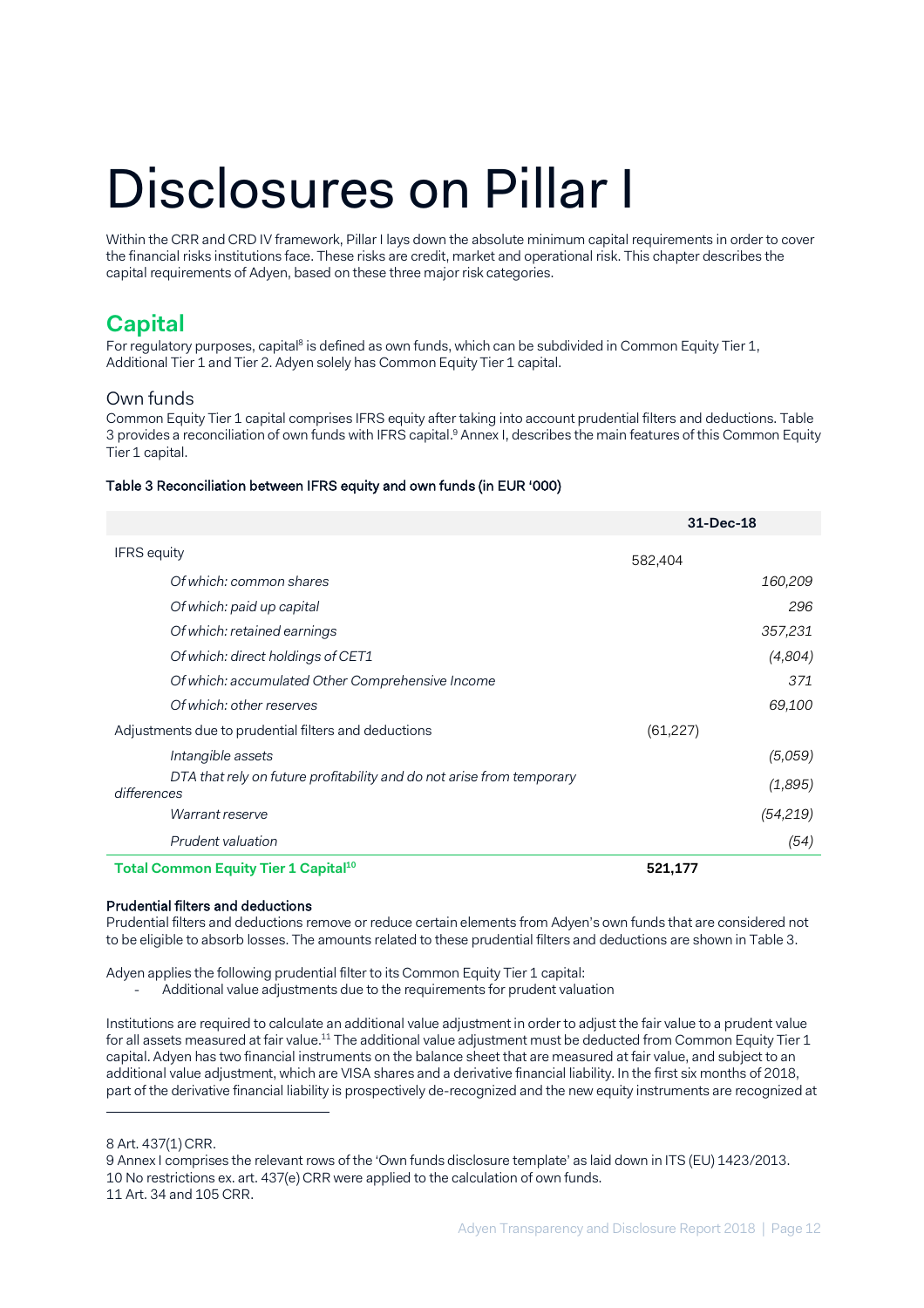fair value in equity as warrant reserve. The first two tranches of the derivative liability resulting from a merchant contract are reclassified from derivative liability to warrant reserve in equity for the amount of EUR 54,219.

In addition, Adyen applies the following deductions to its Common Equity Tier 1 capital:

- Intangible assets other than goodwill
- Deferred tax assets that rely on future profitability and do not are from temporary differences
- Warrant reserve

### **Capital requirements**

Adyen uses standardized approaches to determine how much capital it is required to have for credit, market and operational risk. Resulting from Adyen's business model, capital requirements for operational risk are the highest.

#### Credit risk

Credit risk can origin from the risk that a counterparty will not settle the full value of an obligation — neither when it becomes due, nor thereafter. Adyen is and will continue to be subject to the risk of actual or perceived deterioration of the commercial and financial soundness, or perceived soundness, of merchants and other financial institutions, in particular in relation to receivables from financial institutions regarding settled payment transactions, and cash and cash- equivalents held at financial institutions. In addition, Adyen has credit risk on certain contract assets and from offering merchants a pre-financing service, which it refers to as Sales Day Payout.

Adyen has no derivatives or securities financing transactions, nor positions in securitizations. Adyen does not apply credit risk mitigation techniques.

In order to calculate its own funds requirement for credit risk, Adyen applies the standardized approach. Adyen's total risk-weighted exposure amount is EUR 481,040 resulting in an own funds requirement for credit risk of EUR 38,483. 12

#### Credit risk adjustments

Adyen considers an exposure to be past due if it has been due for more than one day and considers an exposure in default and impaired when either or both of the following have taken place:<sup>13</sup>

- The counterparty is past due more than 90 days
- The counterparty is considered unlikely to pay, for example due to bankruptcy or other factors

From 1 January 2018, Adyen assesses on a forward-looking basis the expected credit loss associated with its debt instruments carried at amortized cost. The impairment methodology applied depends on whether there has been a significant increase in credit risk. For trade receivables and contract assets, Adyen applies the simplified approach, which requires expected lifetime losses to be recognized from initial recognition of the assets.<sup>14</sup>

At reference date, Adyen has no exposures in default. This is for the majority driven by a combination of low credit risk, resulting from high credit quality ratings, and the short-term nature of financial instruments in scope. Therefore, Adyen does not make use of specific credit risk adjustments.

#### Use of External Credit Assessment Institutions

Adyen applies ratings from External Credit Assessment Institutions<sup>15</sup> (ECAIs) to determine the risk weight of an exposure. With respect to its rated exposures, Adyen by default uses Moody's whenever it has a rating available. Only in the case that no rating of Moody's is available, Adyen uses a rating provided by Fitch. Adyen therefore does not cherry-pick its ratings. In order to determine the risk weight of an exposure, a rating is converted into the corresponding credit quality step based on the standard association as published by the EBA.16 To unrated exposures, Adyen by default applies a 100% risk weight.

 $\overline{a}$ 

14 Art. 442(b) CRR.

<sup>12</sup> Art. 438(c) CRR.

<sup>13</sup> Art. 442(a) CRR.

<sup>15</sup> Art. 444 CRR.

<sup>16</sup> ITS (EU) 2018/634.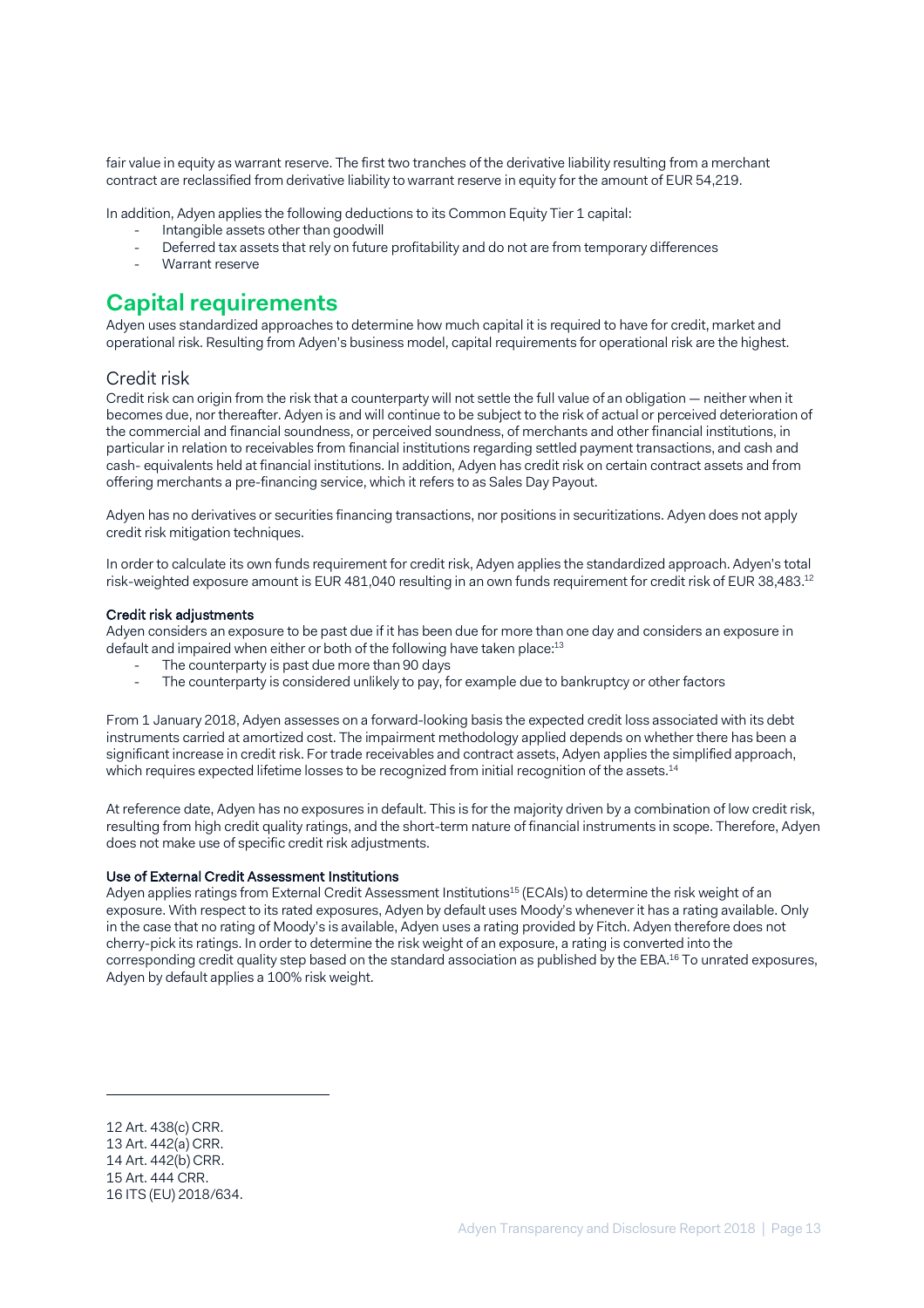Adyen uses ECAIs in order to determine the risk-weight of exposures belonging to the following three exposure classes:

- Central governments or central banks
- **Institutions**
- **Corporates**

#### Equities in the banking book

Adyen's exposure to equities in the banking book<sup>17</sup> arises from a holding of convertible preferred Visa shares. Adyen obtained these shares as the result of its previous holding in Visa Europe, which subsequently was acquired by Visa Inc., and resulted, amongst others, in Adyen being issued shares of Visa Inc. as consideration for the acquisition.

Under IAS 39, the Visa shares were classified as available-for-sale. Resulting from the implementation of IFRS 9, Adyen classifies these shares at fair value through profit and loss. Related fair value gains of EUR 20,061 were transferred from the other comprehensive income reserve to retained earnings on 1 January 2018.

The Visa shares are stated at fair value for EUR 30.3 million, which is based on the fair value of Visa Inc. common stock multiplied by an initial conversion rate of preferred stock into common stock. These shares have no stated maturity and carry the right to receive discretionary dividend payments. Over 2018, Adyen gained EUR 5.3 million on nontrading financial assets mandatorily at fair value through profit or loss, which were recognized in the income statement. Due to a restriction on transfer, the Visa shares cannot be freely traded.

As per 31 December 2018, the total exposure value of equities in the banking book amounted to EUR 30.3 million, resulting in an own funds requirement of EUR 2.4 million.

#### Credit portfolio

As per 31 December 2019, Adyen's total exposures amounted to EUR 1,855,358 resulting in total risk-weighted exposures of EUR 481,040. The majority of Adyen's exposures have a short-term duration, with residual maturities of days. Exposures relating to equities are perpetual.<sup>18</sup>

The following tables provide an overview of Adyen's exposures.

#### Table 4 Exposures by exposure class (in EUR '000)

| Exposure Class                            | Average exposures | <b>Total exposures</b> | Total risk-weighted<br>exposures |
|-------------------------------------------|-------------------|------------------------|----------------------------------|
| Standardized Approach                     |                   |                        |                                  |
| - Central governments or central<br>banks | 508,373           | 741,393                | 0                                |
| - Corporates                              | 228.451           | 237,096                | 195,687                          |
| - Institutions                            | 684,807           | 747,134                | 155,619                          |
| - Equities                                | 30,032            | 30,378                 | 30,378                           |
| - Other                                   | 79,197            | 99,356                 | 99,356                           |
| <b>Total</b>                              | 1,530,860         | 1,855,358              | 481,040                          |

Table 4 shows the average amount of exposures over 2018, the total amount of exposures as per 31 December 2018 and the total amount of risk-weighted exposures broken down by exposure class.<sup>19</sup>

| Table 5 Exposures by risk weight (in EUR '000) |    |                 |        |         |      |       |  |
|------------------------------------------------|----|-----------------|--------|---------|------|-------|--|
| Risk weight                                    | 0% | 20%             | 50%    | 100%    | 150% | 1250% |  |
| Exposure value                                 |    | 741.393 739.393 | 82.819 | 291.752 |      |       |  |

In Table 5, the distribution of exposures across different risk weights is shown.

<sup>17</sup> Art. 447 CRR.

<sup>18</sup> Art. 442(f) CRR.

<sup>19</sup> Art. 442(c) CRR.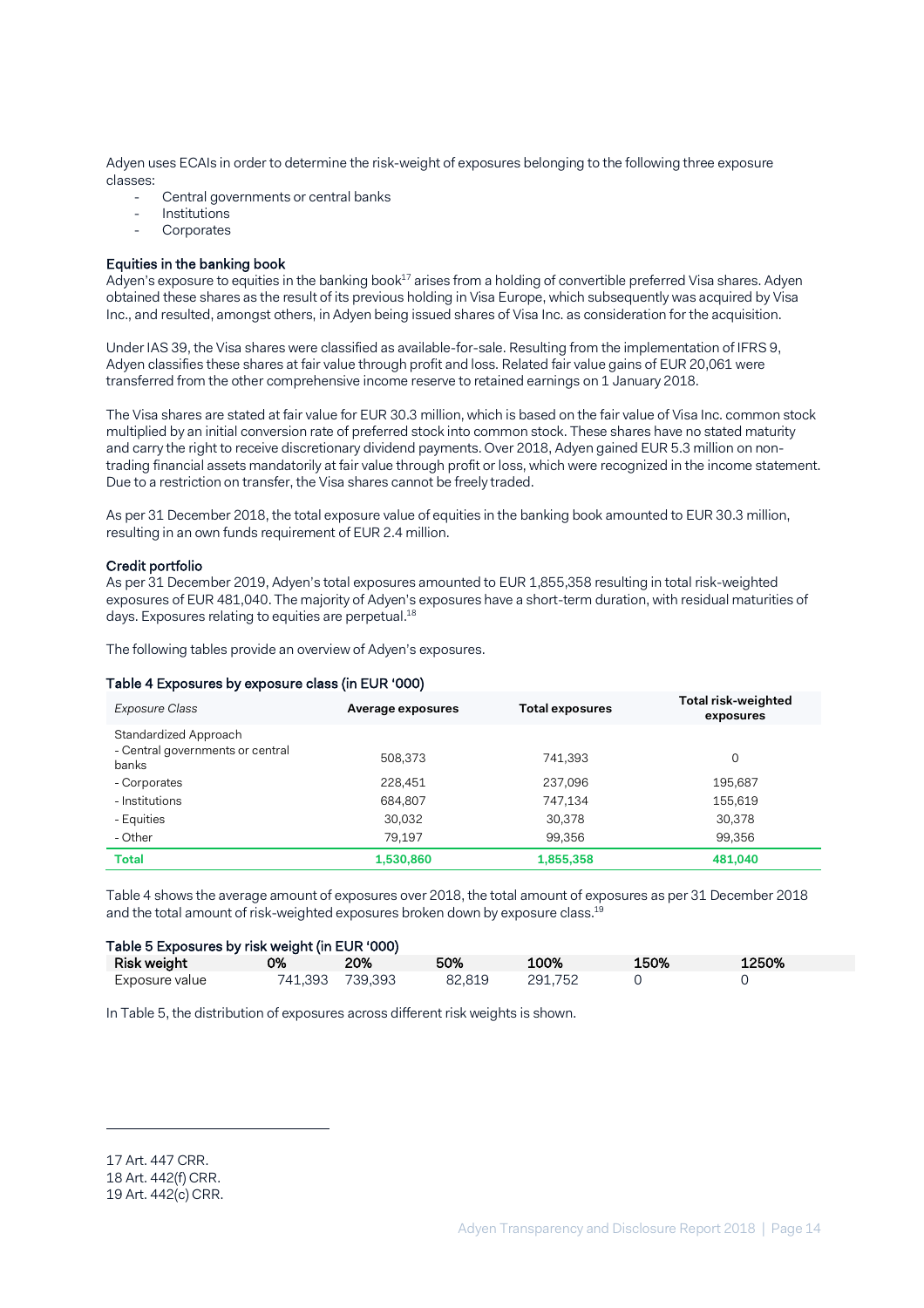#### Table 6 Exposure by country (in EUR '000)

| Exposure Class                            | <b>NL</b> | GB          | <b>DE</b> | <b>BE</b>   | ES     | <b>FR</b> | US          | <b>BR</b> | <b>Others</b> | Total     | %      |
|-------------------------------------------|-----------|-------------|-----------|-------------|--------|-----------|-------------|-----------|---------------|-----------|--------|
| Standardised Approach                     |           |             |           |             |        |           |             |           |               |           |        |
| - Central governments or central<br>banks | 730,318   | 2,846       | 0         | 0           | 0      | 0         | 6,997       | 0         | 1,233         | 741,393   | 39,96% |
| - Corporates                              | 73,397    | 21,051      | 331       | 11,536      | 0      | 0         | 125,797     | 0         | 4,984         | 237,096   | 12,78% |
| - Institutions                            | 101,084   | 140,821     | 40,899    | 20,940      | 57,615 | 45,056    | 228,087     | 83,309    | 29,323        | 747,134   | 40,27% |
| - Equities                                | $\Omega$  | $\mathbf 0$ | 0         | $\mathbf 0$ | 0      | 0         | 30,378      | 0         | $\mathbf 0$   | 30,378    | 1,64%  |
| - Other                                   | 99,357    | 0           | 0         | 0           | 0      | 0         | $\mathbf 0$ | 0         | 0             | 99,357    | 5,35%  |
| Total exposure value                      | 1,004,156 | 164,718     | 41,230    | 32,476      | 57,615 | 45,056    | 391,259     | 83,309    | 35,540        | 1,855,358 | 100%   |
| Total %                                   | 54,12%    | 8,88%       | 2,22%     | 1,75%       | 3,11%  | 2,43%     | 21.09%      | 4,49%     | 1,91%         | 100%      |        |

Additionally, Table 6 provides a geographical breakdown of Adyen's total exposures to credit risk separately for each exposure class.<sup>20</sup>

20 Art. 442(c-e) CRR.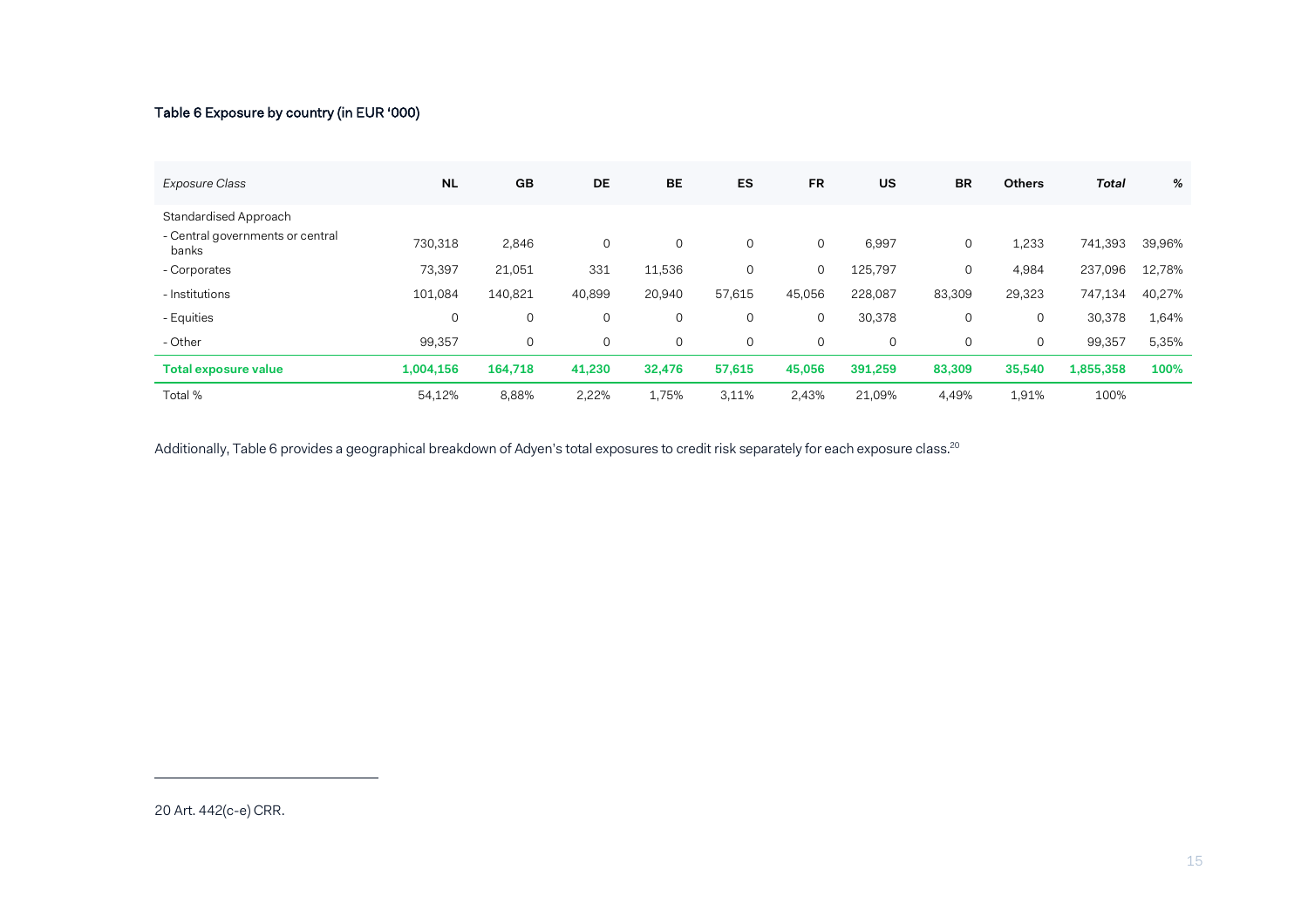#### Market risk

Market risk<sup>21</sup> comprises equity risk, interest rate risk, foreign-exchange risk and commodities risk. Adyen does not hold trading book items and has no commodity positions, therefore it is solely exposed to foreign-exchange risk resulting from its international operations.

Adyen applies the standardized approach in order to calculate its own funds requirements for market risk. Adyen's total risk exposure amount for market risk is EUR 180,852 resulting in an own funds requirement of EUR 14,468. $^{22}$ 

#### Foreign-exchange risk

The strengthening or weakening of the euro impacts the translation of Adyen's net revenues generated from its international operations that are denominated in foreign currencies, into the euro. Additionally, in connection with providing its services in multiple currencies, Adyen generally sets its foreign-exchange rates once per day. Adyen may face financial exposure as a result of fluctuations in foreign-exchange rates between the times that Adyen sets them. Given that Adyen also holds some merchants' and own funds in non-euro currencies, its financial results are affected by the translation of these non-euro currencies into euro. While Adyen has measures in place intended to manage its foreign-exchange risk, namely natural hedges and spot trades for any net open positions, no assurance can be given that fluctuations in foreign-exchange rates will nevertheless have a significant impact on Adyen's results of operations. Adyen is exposed to foreign-exchange risk on its assets and liabilities denominated in currencies other than the functional currency, including certain contract assets, its holding of Visa shares and the assets and liabilities of its subsidiaries. The majority of these assets through which Adyen is exposed to foreign currency risk are denominated in US dollar.

#### Operational risk

Adven recognizes that operational risks<sup>23</sup> are associated with achieving its business objectives. Operational risk concerns the risk of losses resulting from inadequate or failed internal processes, people and systems or from external events, including legal risk. Adyen has therefore implemented an internal control framework that is designed to manage the risks effectively and efficiently and to provide reasonable assurance that objectives can be met.

#### *Merchants' potential liability for shopper chargebacks*

When shoppers claim that a merchant has not performed, the issuing banks can file chargebacks. Adyen seeks to offset such chargebacks with the payouts to the merchants, but may not be able to succeed in full. While Adyen has implemented risk mitigation, including holding reserve funds from its merchants, based on assumptions and estimates that Adyen believes are reasonable to cover such eventualities, the measures, including the reserve funds, may not be sufficient.

#### *Availability of products and services*

Frequent or persistent interruptions in Adyen's services could cause current or potential merchants to believe that its systems are unreliable, leading them to switch to a competitor or to avoid Adyen's products and services, and could permanently harm Adyen's reputation and brand. Moreover, to the extent that any system failure or similar event results in damages to Adyen's merchants or their business partners, these merchants or partners could seek significant compensation or contractual penalties from Adyen for their losses, which, even if unsuccessful, could likely be time-consuming and costly for Adyen to address and divert management attention. Furthermore, frequent or persistent interruptions could lead to regulatory scrutiny, significant fines and penalties, and/or mandatory and costly changes to its business practices, and could ultimately cause Adyen to lose existing regulatory licenses or prevent or delay Adyen from obtaining additional regulatory licenses that Adyen needs to expand its business.

#### *Information security*

Adyen's and its partners' IT systems may be vulnerable to physical and electronic breaches, computer viruses and other attacks by cyber-criminals, internet fraudsters, employees or others, which could lead to, amongst other things, a leakage of merchants' data, damage related to incursions, destruction of documents, inability or delays in processing transactions and unauthorized transactions. Any real or perceived privacy breaches or improper use of, disclosure of, or access to such data could harm Adyen's reputation as a trusted brand in the handling and protection of this data. Although Adyen carries cyber liability insurance that Adyen believes to be reasonable to cover such eventualities, such insurance may not be sufficient to cover all potential losses.

21 Art. 445 CRR. 22 Art. 438(e) CRR. 23 Art. 446 CRR.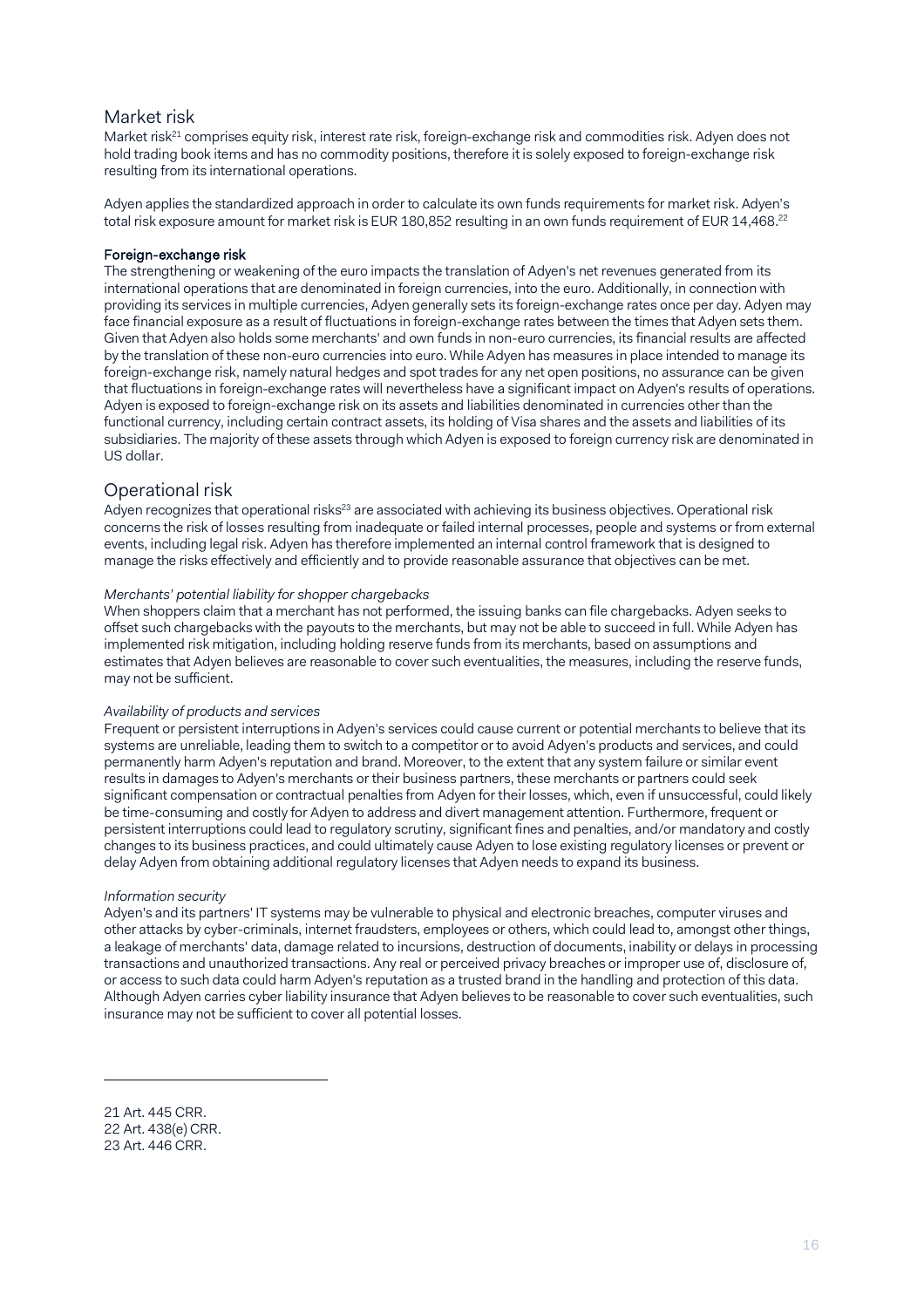#### *Entrepreneurial culture*

As Adyen grows, it may not be able to maintain its entrepreneurial company culture, which fosters innovation and talent. If Adyen does not successfully manage its growth, and is not able to differentiate its business from those of its competitors, drive value for and retain merchants, or effectively align its resources with its goals and objectives, Adyen may not be able to compete effectively against its competitors, leading to declining growth and revenues.

#### *Talent*

Adyen's future performance depends substantially on the continued services of key talent and its ability to attract, retain, and motivate such talent. The loss of the services of any of Adyen's key talent or Adyen's inability to attract highly qualified key talent may adversely affect its operations.

#### *Regulatory compliance*

Adyen and its local businesses do not only need to comply with the local laws and regulations, but also with certain laws and regulations with worldwide application, including the EU's Payment Services Directive (PSD2) and directive on data protection (GDPR). The laws, regulations and standards are subject to varying interpretations, in many cases due to their lack of specificity or unclear application to the business of non-traditional market participants such as Adyen. As a result, their application in practice may evolve over time as new guidance is provided by supervisory authorities and the interpretation of requirements by supervisory authorities and courts may be further clarified over time. If Adyen's efforts to comply with laws, regulations and standards differ from the activities intended by regulatory bodies or supervisory authorities due to ambiguities related to their interpretation, application and practice, supervisory authorities may initiate legal and regulatory proceedings against Adyen.

Although Adyen has policies and procedures that it believes are sufficient to comply with currently applicable antimoney laundering, anti-corruption and sanctions rules and regulations, it cannot guarantee that such policies and procedures completely prevent situations of money laundering or corruption, including actions by Adyen's employees, agents, merchants, third-party suppliers or other related persons for which Adyen might be held responsible. Such events may have severe consequences, including litigation, sanctions, administrative measures, fines, criminal penalties and reputational consequences.

#### *Intellectual property rights*

Adyen seeks to protect its intellectual property rights by relying on applicable laws and regulations, as well as a variety of administrative procedures. Adyen's intellectual property rights may be contested, circumvented, or found unenforceable or invalid, and Adyen may not be able to prevent third-parties from infringing, diluting, or otherwise violating them. Any failure to adequately protect or enforce Adyen's intellectual property rights, or significant costs incurred in doing so, could diminish the value of its intangible assets.

As the number of products in the technology and payments industries increases and the functionality of these products further overlaps, Adyen may become increasingly subject to intellectual property infringement and other claims. The ultimate outcome of any allegation is often uncertain and, regardless of the outcome, any such claim, with or without merit, may be time-consuming, result in costly litigation, divert management's time and attention, and require Adyen to, among other things, stop providing transaction processing and other payment-related services or redesign, stop selling its products or services, pay substantial amounts to satisfy judgments or settle claims or lawsuits, pay substantial royalty or licensing fees, or satisfy indemnification obligations that Adyen has with certain parties with whom Adyen has commercial relationships.

#### *Tax*

 $\overline{a}$ 

The determination of Adyen's worldwide provision for income taxes, value-added taxes and other tax liabilities requires estimation and significant judgment, and there are many transactions and calculations where the ultimate tax determination is uncertain. Adyen's determination of its tax liability is always subject to audit and review by applicable domestic and foreign tax authorities. Any adverse outcome of any such audit or review could have a negative effect on Adyen's business and the ultimate tax outcome may differ from the amounts recorded in its financial statements.

#### Basic indicator approach

Adyen applies the basic indicator approach in order to calculate its own funds requirements for operational risk. Under the basic indicator approach, the own funds requirement for operational risk is equal to 15% of the average over three years of the relevant indicator. Where the relevant indicator refers to the sum of several elements within the profit and loss statement of the institution.

Adyen's total risk exposure amount for operational risk is EUR 487,668 resulting in an own funds requirement of EUR 39,014. 24

24 Art. 438(f) CRR.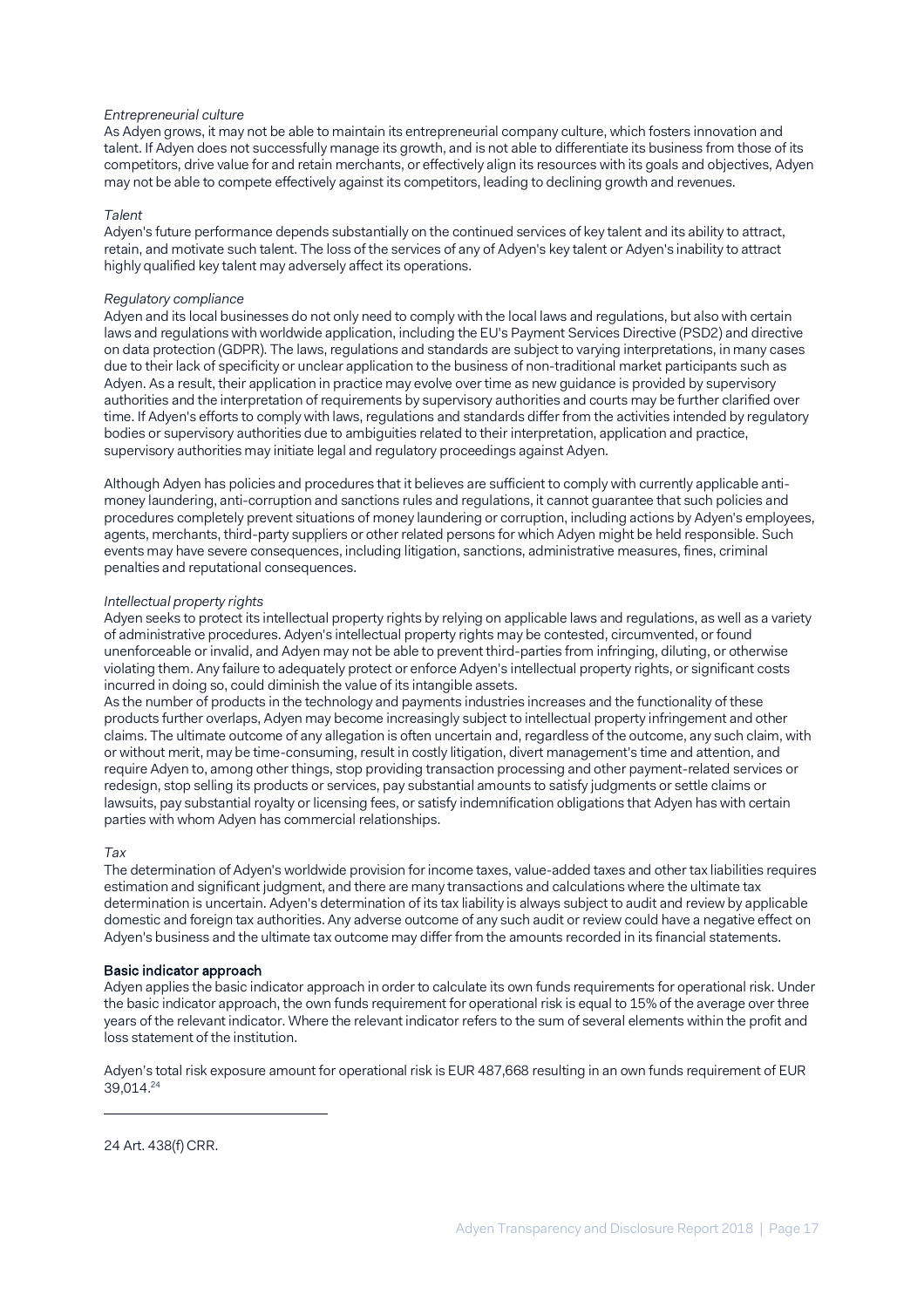Table 7 shows the build-up of the relevant indicator over the last three years.

| Table 7: relevant indicator (in EUR '000) |                |                |                       |                          |  |
|-------------------------------------------|----------------|----------------|-----------------------|--------------------------|--|
| Build-up relevant indicator               |                |                |                       |                          |  |
| $31 - 12 - 16$                            | $31 - 12 - 17$ | $31 - 12 - 18$ | Relevant<br>indicator | Own funds<br>requirement |  |
| 214.412                                   | 218,043        | 347.814        | 260,090               | 39,014                   |  |

### **Capital buffers**

In addition to a Pillar I and Pillar II requirement, Adyen is subject to the countercyclical buffer<sup>25</sup> requirement.

#### Geographical distribution of credit risk

Resulting from its international operations, Adyen has exposures to counterparties in several countries. The geographical distribution of Adyen's credit exposures relevant for the calculation of the countercyclical capital buffer are shown in Annex II.

As can be concluded from Table 8 below, the institution-specific countercyclical capital buffer for Adyen is 0.05%.

| Row | Institution-specific countercyclical capital buffer             | 31-Dec-18 |
|-----|-----------------------------------------------------------------|-----------|
| 010 | Total risk exposure amount                                      | 1.149.560 |
| 020 | Institution specific countercyclical capital buffer rate        | 0.05%     |
| 030 | Institution specific countercyclical capital buffer requirement | 520       |

#### **Leverage**

Leverage means the relative size of an institution's assets and off-balance sheet obligations as compared to the institution's own funds.

#### Leverage ratio

The leverage ratio<sup>26</sup> is a monitoring tool used to assess the risk of excessive leverage within institutions. It is defined as Tier 1 capital divided by a non-risk-based measure of the on- and off-balance sheet items. By restricting the build-up of leverage, the leverage ratio aims to avoid destabilizing deleveraging processes that can damage the broader financial system and the economy.

Currently, only a reporting requirement with respect to the leverage ratio applies. Within the amendments to the CRR, a binding 3% leverage ratio is proposed. It is expected these amendments will come into force mid-2019, whereas the binding 3% leverage ratio will apply two years after entry into force.

As per 31 December 2018, Adyen had a leverage ratio of 28%. Annex III provides detailed information on both the reconciliation between total assets as published in the financial statements and the total exposure measure, and processes used to manage the risk of excessive leverage.

25 Art. 440 CRR. 26 Art. 451 CRR.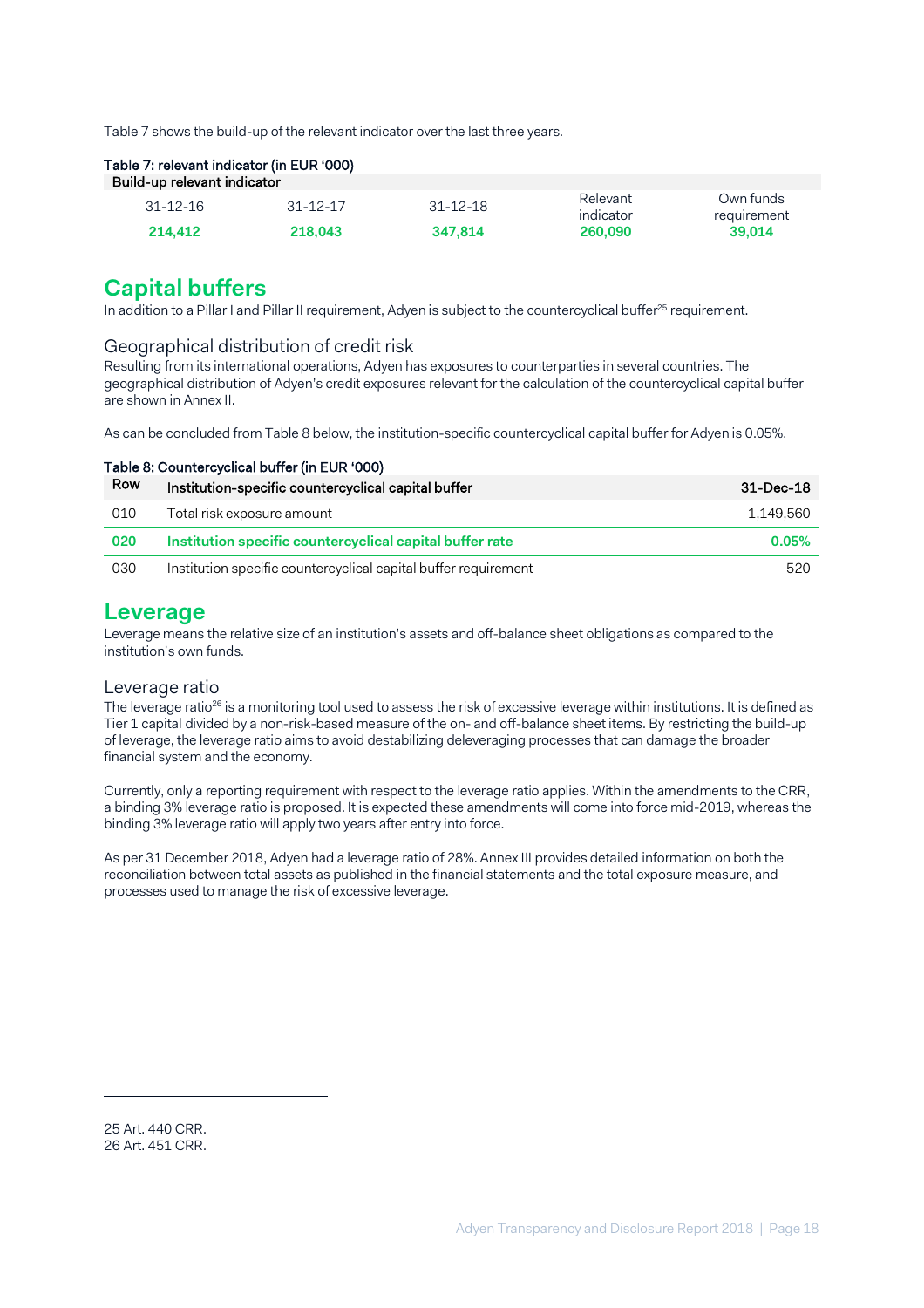## Disclosures on Pillar II

Pillar II sets out mandatory processes for institutions and supervisors to fulfill capital adequacy and liquidity adequacy requirements. Adyen combines the assessment of these requirements within its ICLAAP. This chapter describes Adyen's ICLAAP and specifically addresses interest rate risk in the banking book.

### **Internal capital adequacy assessment process**

Adyen has designed, implemented, maintains and monitors internal risk management and control systems to identify and manage risks associated with its strategy and activities.

Adyen uses stress testing to understand the impact of stress events on its overall risk profile. It is based on exceptional but plausible events with an adequate degree of severity. Stress testing is performed in accordance with EBA guidelines on stress testing. The results from stress tests are also used as an input for fine-tuning Adyen's risk appetite, risk capacity and risk limits as a feedback mechanism. In 2018, Adyen performed its first Internal Capital and Liquidity Adequacy Assessment Process (ICLAAP27) including stress testing. The assessment results showed that Adyen has a high financial shock absorption capacity and adequate levels of capital and liquidity.

### **Interest rate risk in the banking book**

Interest rate risk on financial instruments included in the banking book<sup>28</sup> could arise from adverse movements in underlying interest rates. Although significant liabilities towards the merchants are present, these liabilities are noninterest bearing and are settled at short notice.

Adyen is exposed to interest rate risk in the banking book in relation to its High-Quality Liquid Assets (HQLA): cash held at central banks and government bonds. However, cash balances of Adyen are not significantly exposed to interest rate risk due to the fact that cash is used to settle the current liabilities towards the merchants at short notice. The nominal values of the bonds held-to-maturity are minimal as compared to the overall financial instruments balance, are short-term in nature and are held-to-maturity leading to minimal interest rate risk. As a result of the nature of the products on the Adyen balance sheet the remaining interest rate risk is considered to be minimal.

<sup>27</sup> Art. 438(a) CRR. 28 Art. 448 CRR.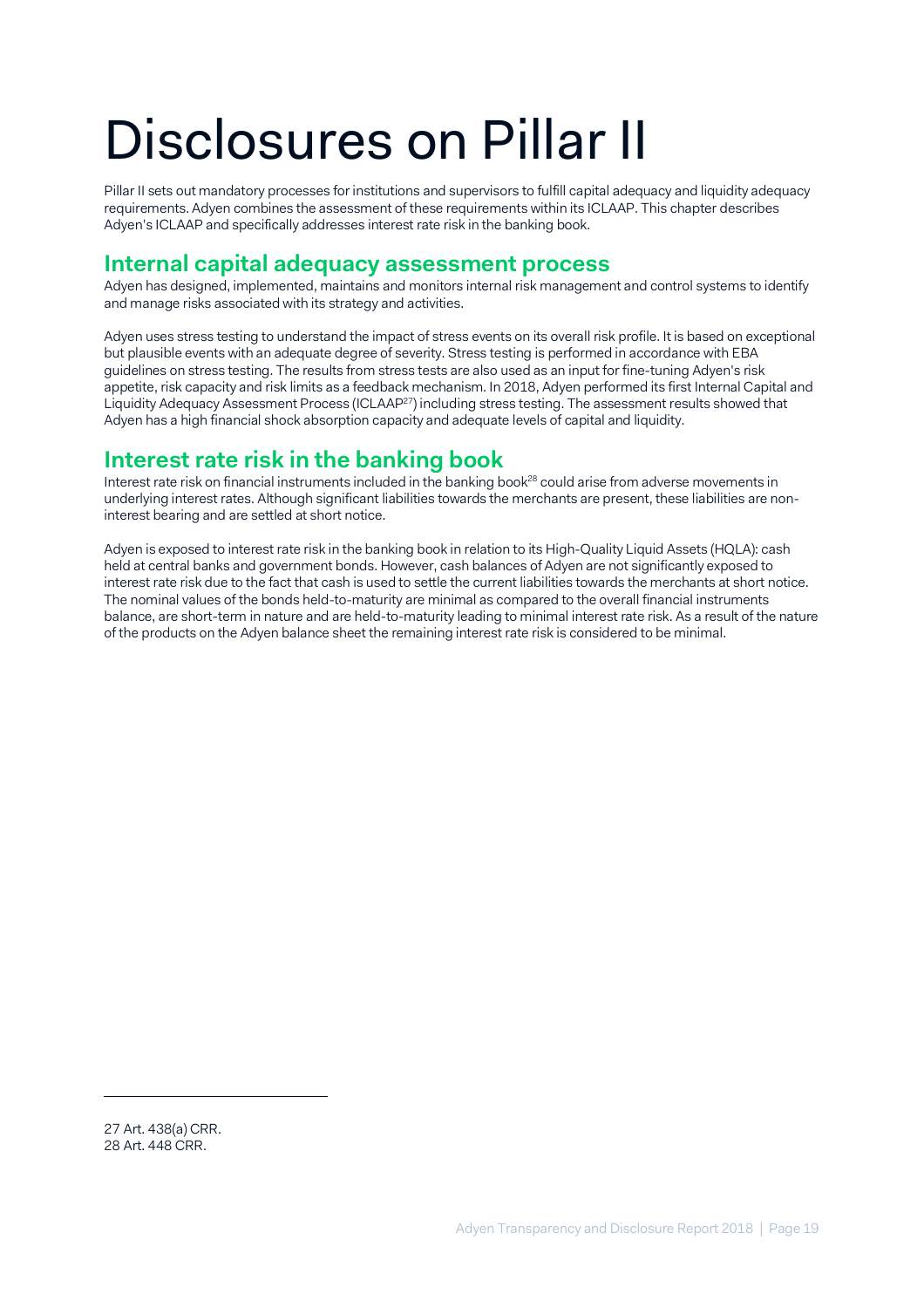## Remuneration policy

Adyen has a global remuneration policy<sup>29</sup> which applies to all staff worldwide, including board members. The objective of Adyen's remuneration policy is to ensure recruiting and retaining the best talent in the world. Adyen's remuneration policy is rooted in the Adyen formula and is in full compliance with all relevant international and local legislation and regulations.

The remuneration policy is consistent with, and promotes, sound and effective risk management and has always been aligned with Adyen's strategy to create long-term value for customers. As such, the remuneration policy does not contain incentives that exclusively benefit staff members themselves. This chapter further describes Adyen's remuneration policy and principles.

### **Remuneration principles**

The size of a remuneration package is based on the scope of responsibilities, the employee's experience and performance, and the local market circumstances, which may differ from country to country.

#### Remuneration package

A remuneration package may consist of a base salary and share-linked instruments. For certain employees a remuneration package may also include variable income. Table 9 provides an overview of remuneration awarded to identified staff over 2018, split into fixed and variable remuneration.

#### Table 9: quantitative information on remuneration (in EUR '000)

|                           | Senior management        | All other                | Total |
|---------------------------|--------------------------|--------------------------|-------|
| Number of beneficiaries   | 9                        | 9                        | 18    |
| Fixed remuneration        |                          |                          |       |
| Cash based                | 1,226                    | 2,687                    | 3,913 |
| Instrument based          | $\overline{\phantom{a}}$ | $\overline{\phantom{a}}$ | ۰     |
| Variable remuneration     |                          |                          |       |
| Cash                      |                          |                          |       |
| Shares                    |                          |                          |       |
| Share-linked instruments  |                          |                          |       |
| Other types               |                          |                          |       |
| Ratio (variable to fixed) |                          |                          |       |

#### Variable remuneration

Adyen's Remuneration Policy is in line with the (i) WBFO (Wet beloningsbeleid financiële ondernemingen), and (ii) the EBA Guidelines on sound remuneration policies. The Dutch Law WBFO sets various requirements, especially with respect to variable remuneration. These requirements include requirements for mandatory holdback and claw back provisions, variable remuneration caps, specials conditions linked to sign-on, severance payments and the requirement that variable remuneration must be based for at least 50% on non-financial performance criteria. Adyen applies all these criteria.

In principle, Adyen will restrict variable income to 20% of the base pay. In respect of certain key employees' exceptions may apply. Variable income will however never exceed 100% of fixed remuneration. Moreover, the total of variable pay to staff will not exceed 20% of the total base salary of this group.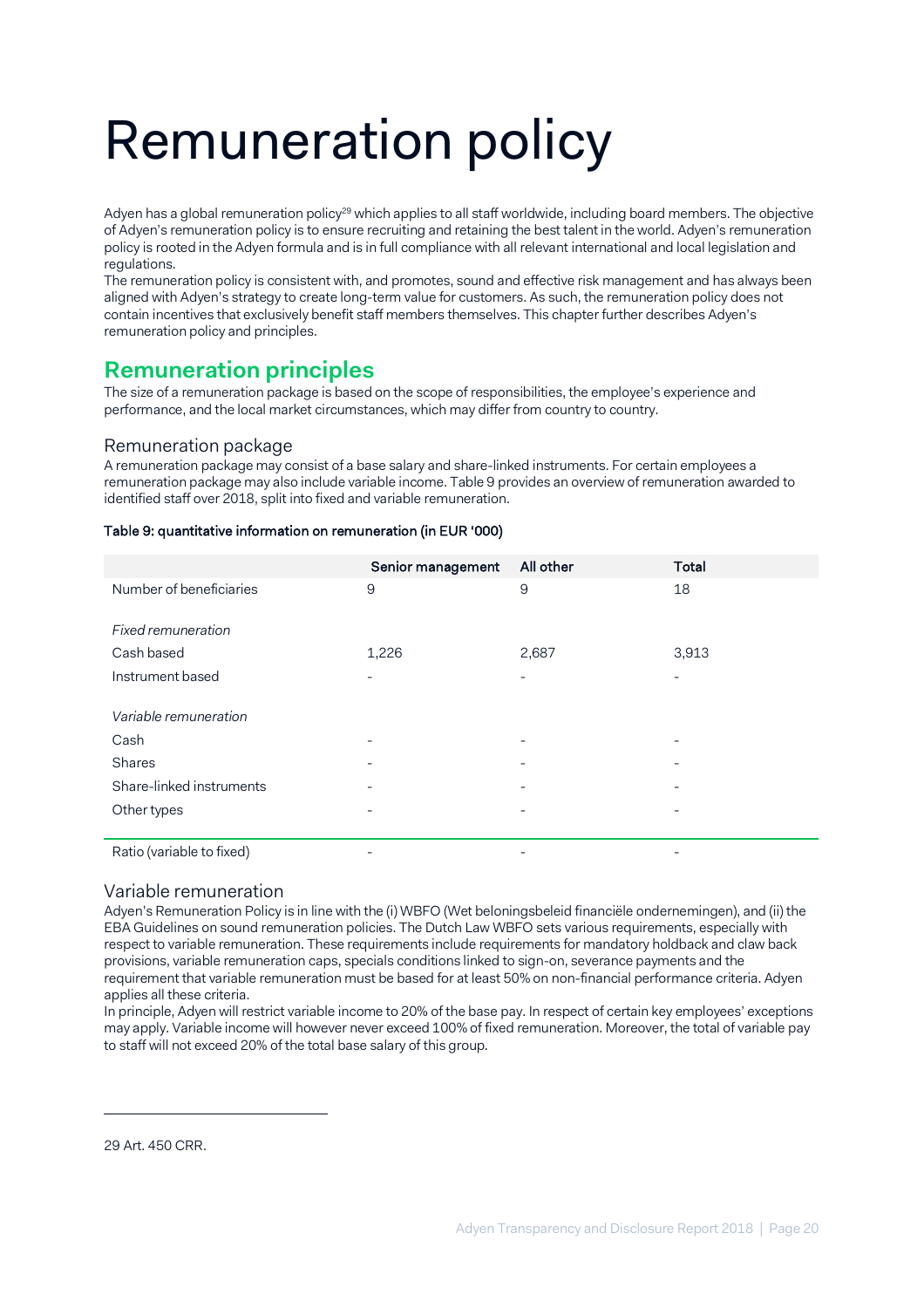#### Identified staff

In 2018 there were 18 employees identified as identified staff (staff that is considered to have a material impact on the risk profile of Adyen). None of these employees was entitled to a performance related bonus in 2018.

#### Total annual remuneration

In 2018 there were no employees to whom total annual remuneration (Including employer pension contributions and any severance payments made) of EUR 1 million or more was awarded.

#### Nomination and Remuneration Committee

The Nomination and Remuneration Committee consist of three (3) Supervisory Board members as determined by the Supervisory Board. The current remuneration policy and remuneration of the individual board members was adopted at the shareholder meeting on April 13, 2018. The Nomination and Remuneration Committee has met once in 2018.

#### Remuneration for the Management Board

The Management Board's remuneration policy is in line with the remuneration policy that applies to all staff. The remuneration of the members of the Management Board is determined by the Supervisory Board with due observance of the remuneration policy as adopted by the General Meeting.

The individual Management Board members do provide the Nomination and Remuneration Committee with their views with regard to the amount and structure of their own remuneration. The Management Board's remuneration is compared to AEX, AMX and AScX companies. The Management Board remuneration is below the median of the benchmark. This discrepancy is accepted for the current Managing Directors. To attract future Managing Directors the remuneration package for new Managing Directors may be adjusted to the market.

In line with the revised Dutch Corporate Governance Code, the internal ratio of the Management Board members' remuneration and that of a representative reference group was determined. For this ratio, Adyen deems most relevant the total direct compensation of the CEO compared to the average total direct compensation of all Adyen employees worldwide. For the CEO a ratio of 7:1 applies. For the other board members, a ratio of 6:1 applies.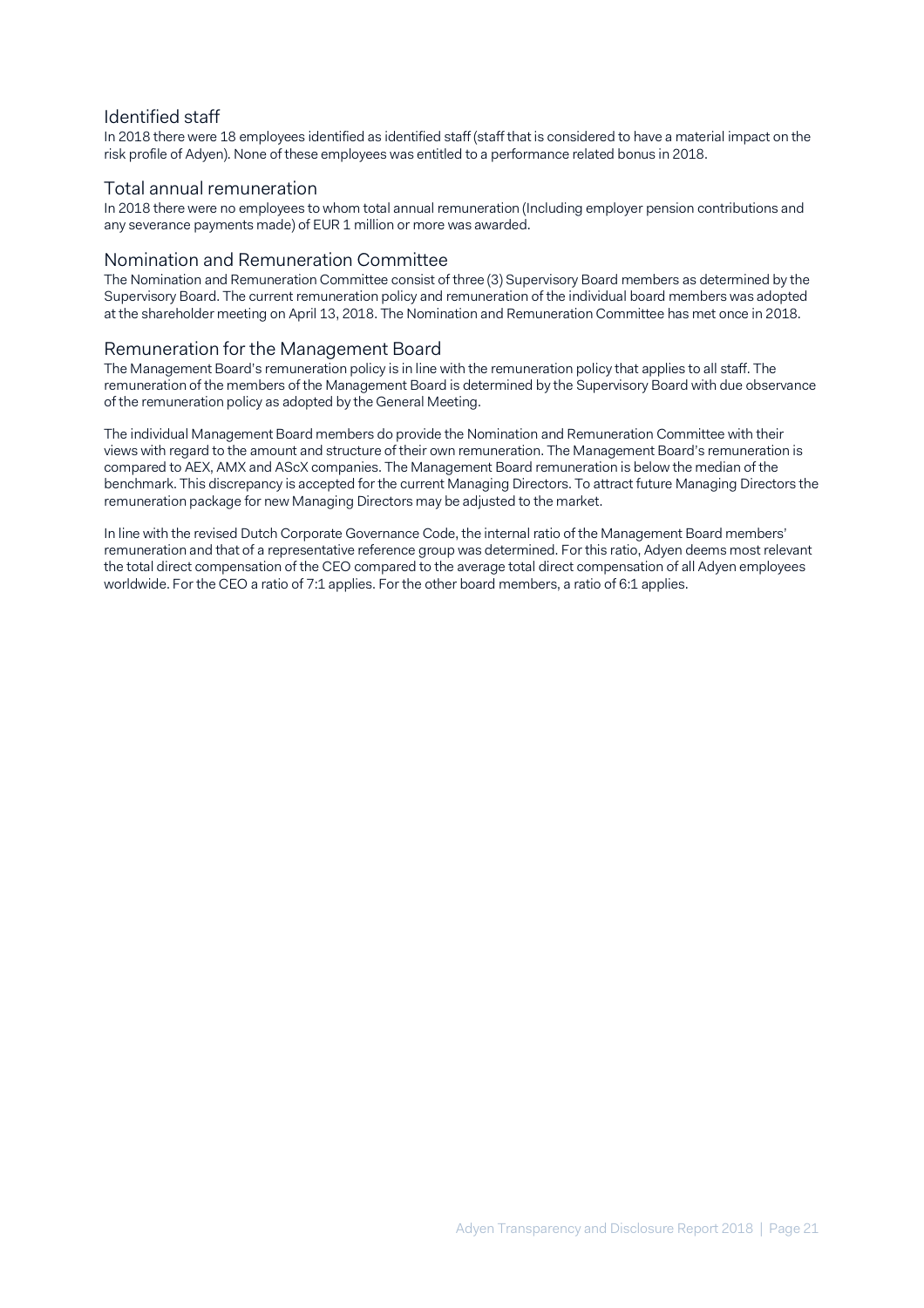## Annexes

## **Annex I Own funds**

Capital instruments main features template as derived from ITS (EU) 1423/2013.30

See: Attachment *18 Adyen Pillar III Templates 19-3-2019.xls* (Tab: Shares)

## **Annex II Countercyclical capital buffer**

Geographical distribution of credit exposures relevant for the calculation of the countercyclical capital buffer template as derived from RTS (EU) 2015/1555.31

See: Attachment *18 Adyen Pillar III Templates 19-3-2019.xls* (Tab: CCyB1 (2))

## **Annex III Leverage**

CRR leverage ratio – Disclosure template (quantitative) as derived from ITS (EU) 2016/200.32

See: Attachment *18 Adyen Pillar III Templates 19-3-2019.xls* (Tab: Leverage1)

CRR leverage ratio – Disclosure template (qualitative) as derived from ITS (EU) 2016/200.33

See: Attachment *18 Adyen Pillar III Templates 19-3-2019.xls* (Tab: Leverage2)

<sup>30</sup> Art. 437(1)(b) CRR.

 $31$  Art.  $440(1)(a)$  CRR.

<sup>32</sup> Art. 451(1)(a-c) CRR.

<sup>33</sup> Art. 451(1)(d&e) CRR.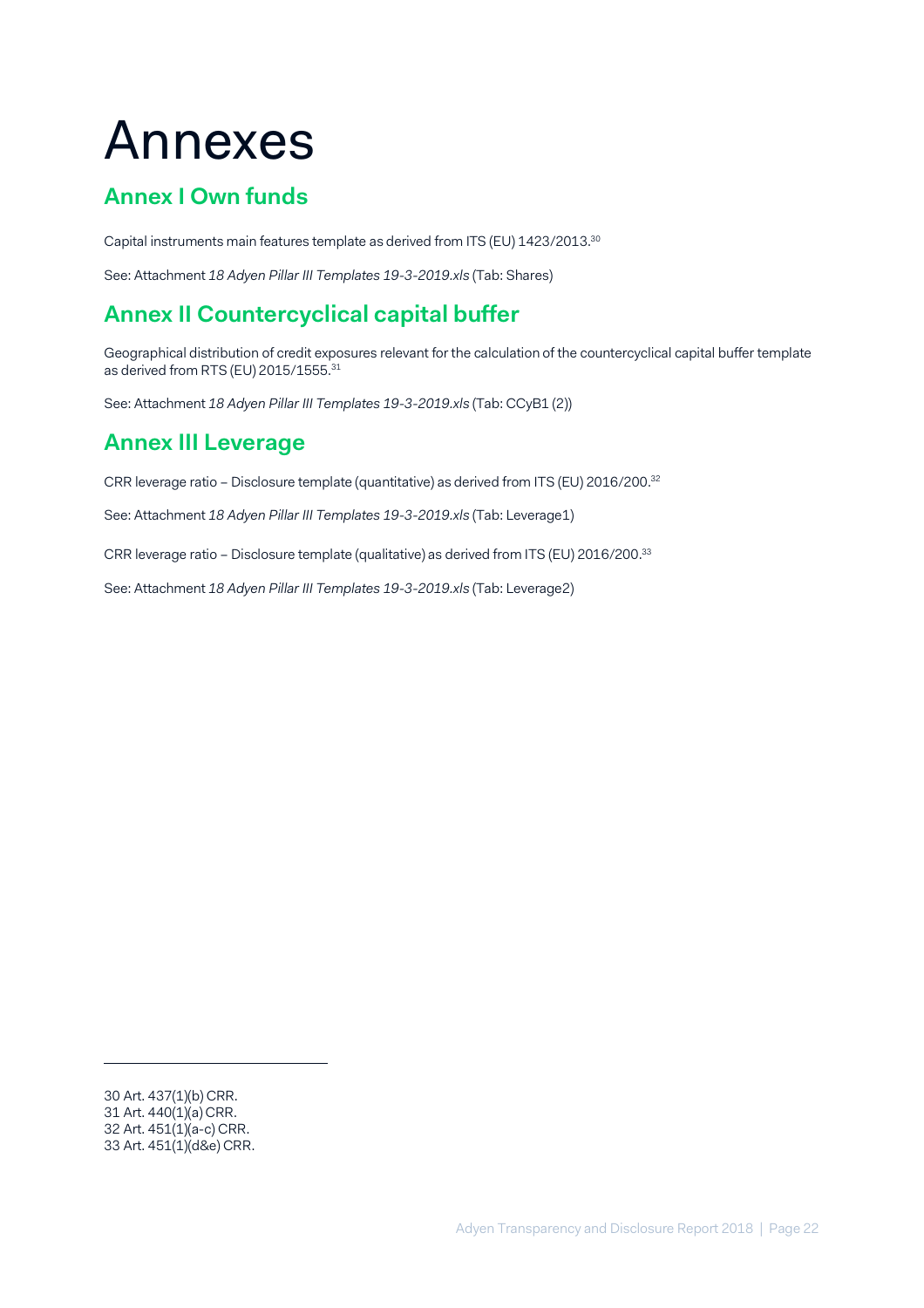## Annexes

## **Annex I Own funds**

Capital instruments main features template as derived from ITS (EU) 1423/2013.31

|                 |                                                                                | Ordinary shares                                                          |
|-----------------|--------------------------------------------------------------------------------|--------------------------------------------------------------------------|
| 1               | Issuer                                                                         | Adyen N.V.                                                               |
| 2               | Unique identifier                                                              | NL0012969182<br>The shares are governed by the                           |
| 3               | Governing law(s) of the instrument                                             | laws of the Netherlands                                                  |
|                 | Regulatory treatment                                                           |                                                                          |
| 4               | <b>Transitional CRR rules</b>                                                  | Common Equity Tier 1                                                     |
| 5               | Post-transitional CRR rules                                                    | Common Equity Tier 1                                                     |
| 6               | Eligible at solo / (sub-)consolidated / solo & (sub-)consolidated              | Consolidated<br>CET1 as published in the EBA                             |
| 7               | Instrument type                                                                | list (art. 26(3))                                                        |
| 8               | Amount recognised in regulatory capital                                        | 80,000,000                                                               |
| 9               | Nominal amount of instrument                                                   | 0.01                                                                     |
| 9a              | Issue price                                                                    | 240                                                                      |
| 9b              | Redemption price                                                               | Not applicable                                                           |
| 10              | Accounting classification                                                      | Shareholders' equity                                                     |
| 11              | Original date of issuance                                                      | 13 June 2018                                                             |
| 12              | Perpetual or dated                                                             | Perpetual                                                                |
| 13              | Original maturity date                                                         | No maturity                                                              |
| 14              | Issuer call subject to prior supervisory approval                              | <b>No</b>                                                                |
| 15              | Optional call date, contingent call dates and redemption amount                | Not applicable                                                           |
| 16              | Subseqeuent call dates, if applicable                                          | Not applicable                                                           |
|                 | Coupons / dividends                                                            |                                                                          |
| 17              | Fixed or floating dividend/coupon                                              | Floating                                                                 |
| 18              | Coupon rate and any related index                                              | Not applicable                                                           |
| 19              | Existence of a dividend stopper                                                | No<br>Fully discretionary - no dividend<br>pushers, dividend stoppers or |
| 20a             | Fully discretionary, partially discretionary or mandatory (in terms of timing) | <b>ACSM</b>                                                              |
| 20 <sub>b</sub> | Fully discretionary, partially discretionary or mandatory (in terms of amount) | Fully discretionary                                                      |
| 21              | Existence of step up or other incentive to redeem                              | No                                                                       |
| 22              | Non-cumulative or cumulative                                                   | Non-cumulative                                                           |
| 23              | Convertible or non-convertible                                                 | Non-convertible                                                          |
| 24              | If convertible, conversion trigger(s)                                          | Not applicable                                                           |
| 25              | If convertible, fully or partially                                             | Not applicable                                                           |
|                 |                                                                                |                                                                          |

31 Art. 437(1)(b) CRR.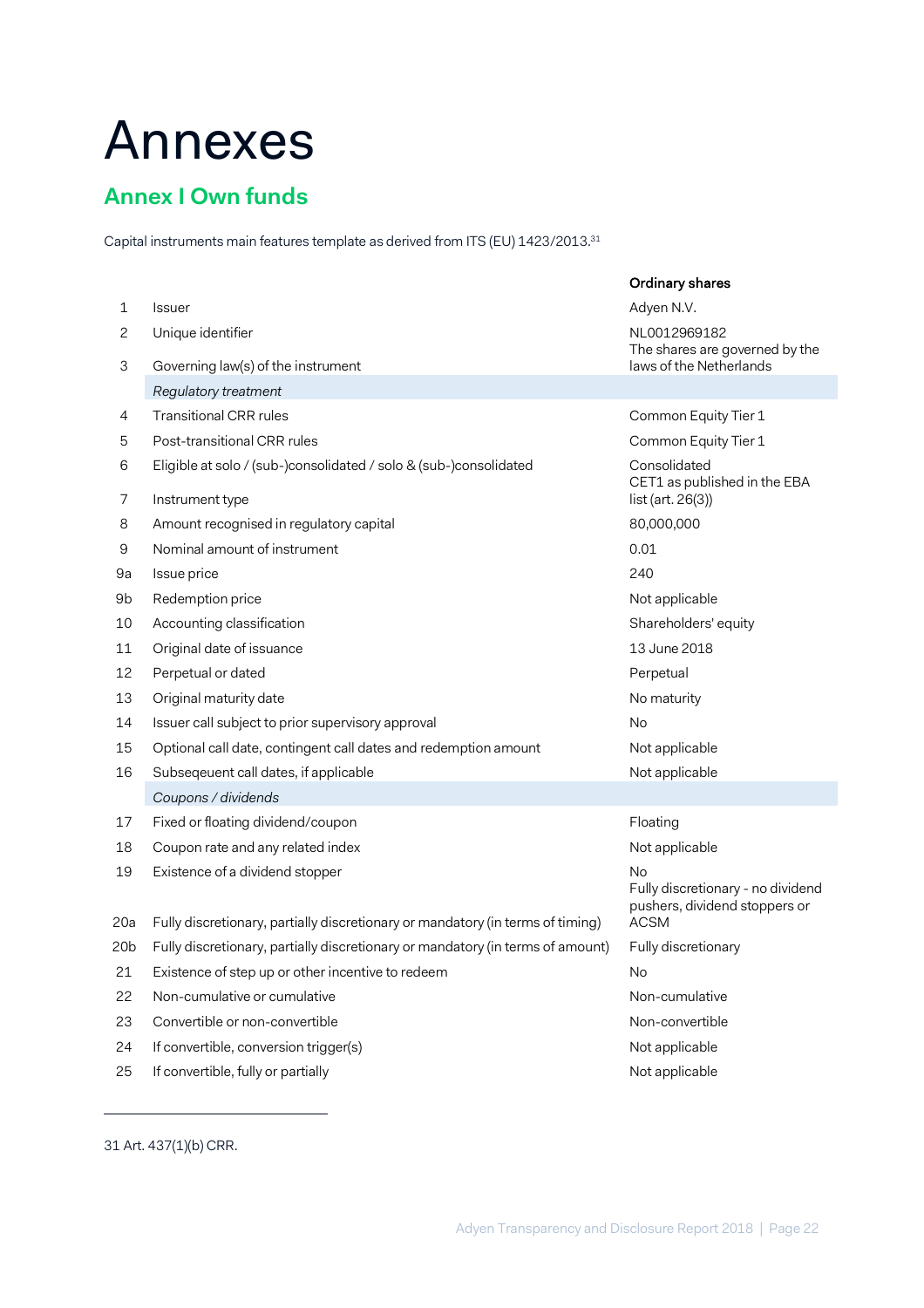| 26 | If convertible, conversion rates                              | Not applicable             |
|----|---------------------------------------------------------------|----------------------------|
| 27 | If convertible, mandatory or optional conversion              | Not applicable             |
| 28 | If convertible, specify instrument type convertible into      | Not applicable             |
| 29 | If convertible, specify issuer of instrument it converts into | Not applicable             |
| 30 | Write-down features                                           | No                         |
| 31 | If write-down, write-down trigger(s)                          | Not applicable             |
| 32 | If write-down, full or partial                                | Not applicable             |
| 33 | If write-dowm, permanent or temporary                         | Not applicable             |
| 34 | If temporary write-down, description of write-up mechanism    | Not applicable             |
| 35 | Position in subordination hierarchy in liquidation            | Subordinated to all claims |
| 36 | Non-compliant transitioned features                           | No                         |
| 37 | If yes, specify non-compliant feature                         | Not applicable             |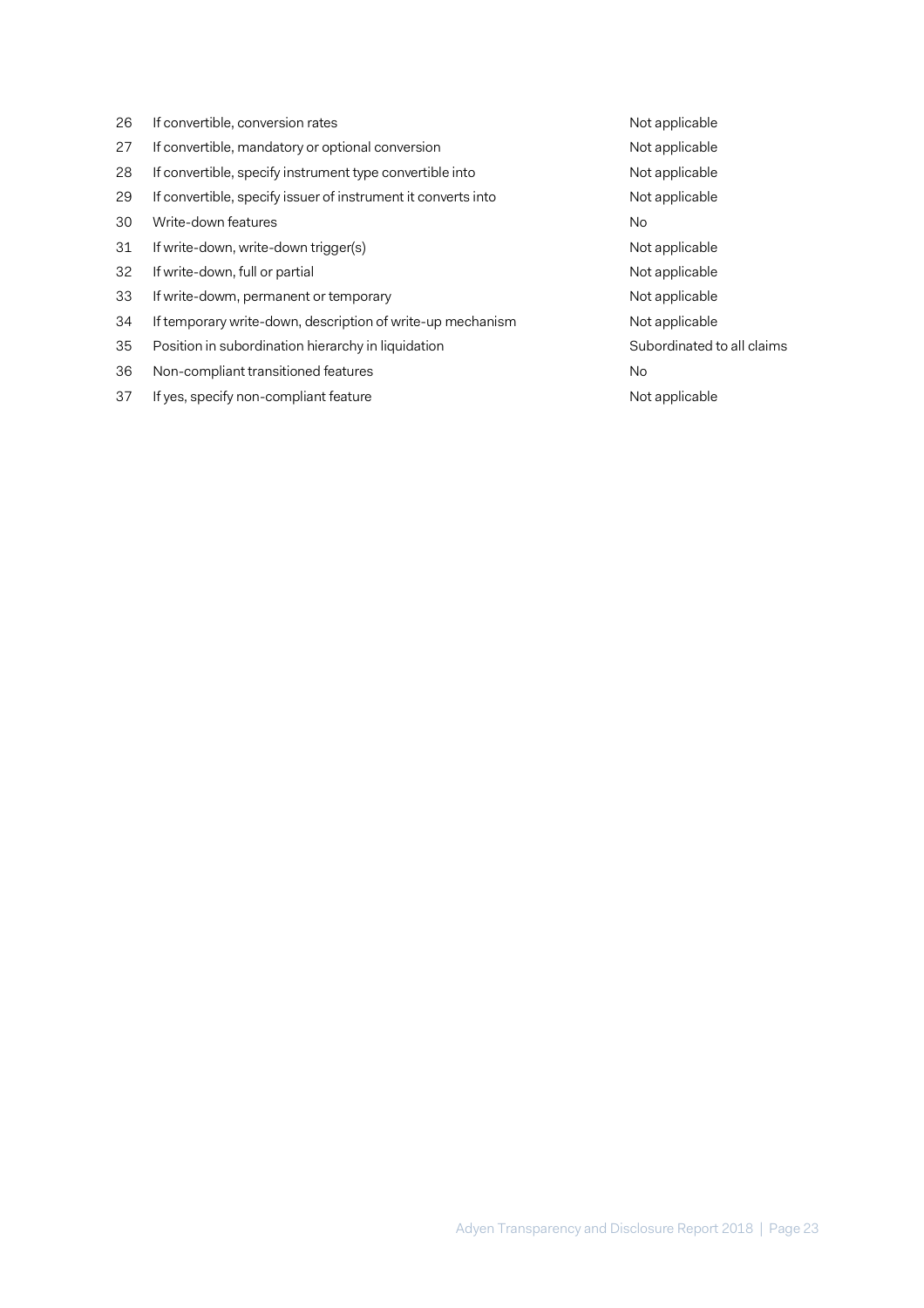## **Annex II Countercyclical capital buffer**

Geographical distribution of credit exposures relevant for the calculation of the countercyclical capital buffer template as derived from RTS (EU) 2015/1555.<sup>32</sup>

|                                         | <b>General Credit exposures</b><br>Own funds requirements |                                       | Own funds<br>requirements | Countercyclical<br>capital buffer rate |        |
|-----------------------------------------|-----------------------------------------------------------|---------------------------------------|---------------------------|----------------------------------------|--------|
|                                         | <b>Exposure value for SA</b>                              | of which: General<br>credit exposures | Total                     | weights                                |        |
|                                         | 010                                                       | 070                                   | 100                       | 110                                    | 120    |
| (AT) Republic of Austria                | 336,207.98                                                | 26,896.64                             | 26,896.64                 | 0.00                                   |        |
| (AU) Australia                          | 80,491.64                                                 | 6,439.33                              | 6,439.33                  | 0.00                                   |        |
| (BE) Kingdom of Belgium                 | 11,535,540.56                                             | 463,168.47                            | 463,168.47                | 0.02                                   |        |
| (CN) People's Republic of China         | 150,859.66                                                | 12,068.77                             | 12,068.77                 | 0.00                                   |        |
| (DE) Federal Republic of Germany        | 331,019.10                                                | 26,481.53                             | 26,481.53                 | 0.00                                   |        |
| (FI) Republic of Finland                | 20,635.42                                                 | 1.650.83                              | 1.650.83                  | 0.00                                   |        |
| (GB) Great Britain and Northern Ireland | 21,051,062.05                                             | 851,811.34                            | 851,811.34                | 0.03                                   | 0.01   |
| (HK) Hong Kong                          | 107,260.95                                                | 8,580.88                              | 8,580.88                  | 0.00                                   | 0.0063 |
| (ID) Republic of Indonesia              | .224,734.88                                               | 97,978.79                             | 97,978.79                 | 0.00                                   |        |
| $(JP)$ Japan                            | 43,418.97                                                 | 3,473.52                              | 3,473.52                  | 0.00                                   |        |
| (MX) United Mexican States              | 26,561.32                                                 | 2.124.91                              | 2.124.91                  | 0.00                                   |        |
| (MY) Malaysia                           | 397,880.54                                                | 31,830.44                             | 31,830.44                 | 0.00                                   |        |
| (NL) Kingdom of Netherlands             | 172,753,481.51                                            | 13,820,278.52                         | 13,820,278.52             | 0.53                                   |        |
| (PH) Republic of the Phillipines        | 49,014.24                                                 | 3,921.14                              | 3,921.14                  | 0.00                                   |        |
| (PL) Republic of Poland                 | 97,530.51                                                 | 7.802.44                              | 7,802.44                  | 0.00                                   |        |
| (PT) Portuguese Republic                | 41,324.93                                                 | 3,305.99                              | 3,305.99                  | 0.00                                   |        |
| (RU) Russian Federation                 | 38,446.28                                                 | 3,075.70                              | 3,075.70                  | 0.00                                   |        |
| (SE) Kingdom of Sweden                  | ,400,605.20                                               | 112,048.42                            | 112,048.42                | 0.00                                   | 0.020  |
| (SK) Slovak Repuplik                    | 969,462.21                                                | 77,556.98                             | 77,556.98                 | 0.00                                   | 0.013  |
| (US) United States of America           | 156,175,060.47                                            | 10,473,182.38                         | 10,473,182.38             | 0.40                                   |        |
|                                         | 366,830,598.42                                            | 26,033,677.00                         | 26,033,677.00             | 1.00                                   |        |

32 Art. 440(1)(a) CRR.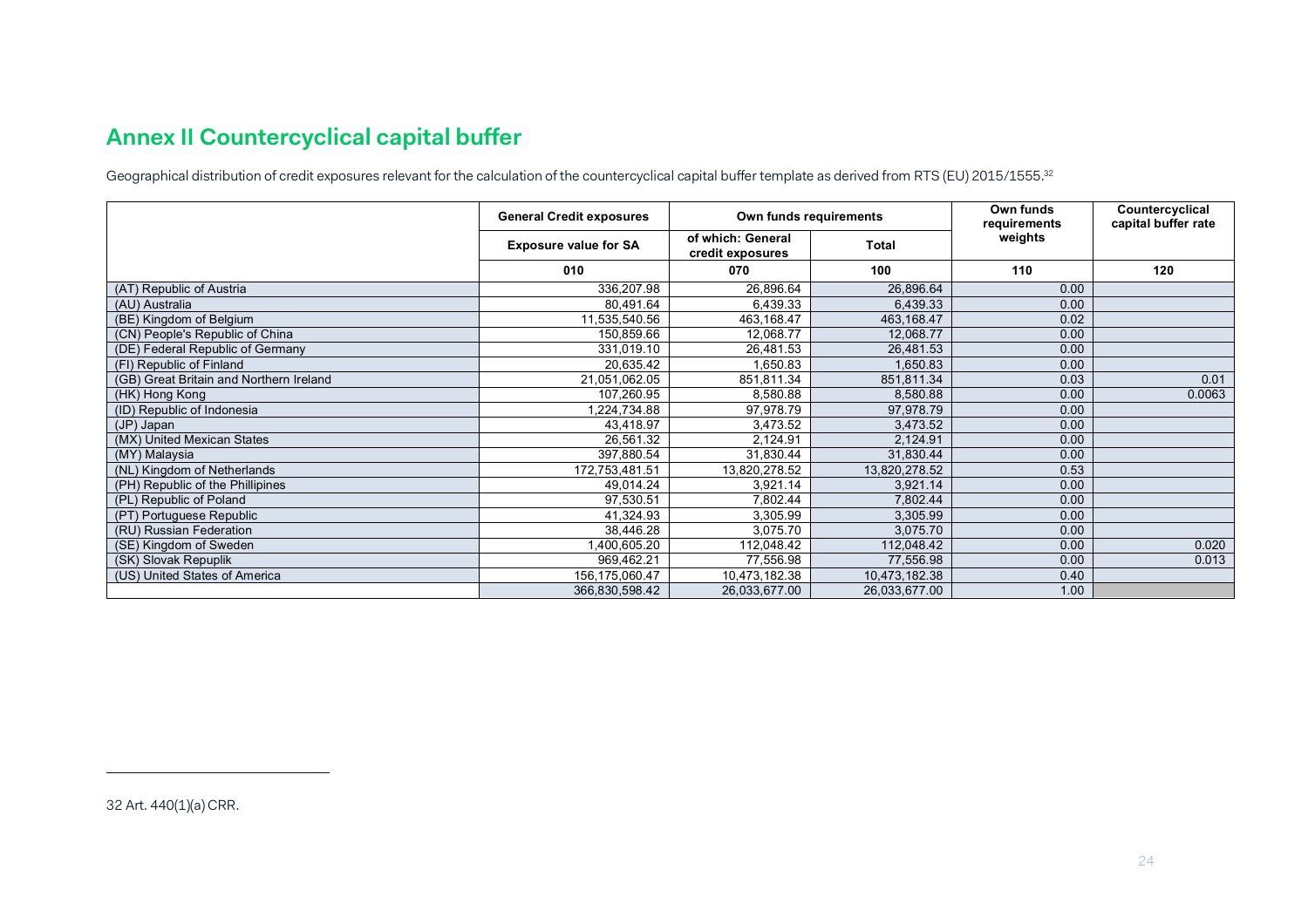## **Annex III Leverage**

CRR leverage ratio – Disclosure template (quantitative) as derived from ITS (EU) 2016/200.33

## **CRR Leverage Ratio - Disclosure Template**

| Reference date       | 12/31/18     |  |
|----------------------|--------------|--|
| Entity name          | Adyen N.V.   |  |
| Level of application | Consolidated |  |

#### **Table LRSum: Summary reconciliation of accounting assets and leverage ratio exposures**

|                |                                                                                                                                                                                                                                                         | <b>Applicable Amounts</b> |
|----------------|---------------------------------------------------------------------------------------------------------------------------------------------------------------------------------------------------------------------------------------------------------|---------------------------|
| 1.             | Total assets as per published financial statements                                                                                                                                                                                                      | 1,855,358                 |
| 2              | Adjustment for entities which are consolidated for accounting purposes but are<br>outside the scope of regulatory consolidation                                                                                                                         |                           |
| 3              | (Adjustment for fiduciary assets recognised on the balance sheet pursuant to the<br>applicable accounting framework but excluded from the leverage ratio exposure<br>measure in accordance with Article 429(13) of Regulation (EU) No 575/2013<br>"CRR" |                           |
| 4              | Adjustments for derivative financial instruments                                                                                                                                                                                                        |                           |
| 5              | Adjustments for securities financing transactions "SFTs"                                                                                                                                                                                                |                           |
| 6              | Adjustment for off-balance sheet items (ie conversion to credit equivalent<br>amounts of off-balance sheet exposures)                                                                                                                                   |                           |
| EU-<br>6а      | (Adjustment for intragroup exposures excluded from the leverage ratio exposure<br>measure in accordance with Article 429 (7) of Regulation (EU) No 575/2013)                                                                                            |                           |
| EU-<br>6b      | (Adjustment for exposures excluded from the leverage ratio exposure measure in<br>accordance with Article 429 (14) of Regulation (EU) No 575/2013)                                                                                                      |                           |
| $\overline{7}$ | Other adjustments                                                                                                                                                                                                                                       | $-6,954$                  |
| 8              | Total leverage ratio exposure                                                                                                                                                                                                                           | 1,848,403                 |

|                                                             | Table LRCom: Leverage ratio common disclosure |                                                                                                        |                                        |  |  |
|-------------------------------------------------------------|-----------------------------------------------|--------------------------------------------------------------------------------------------------------|----------------------------------------|--|--|
|                                                             |                                               |                                                                                                        | <b>CRR</b> leverage ratio<br>exposures |  |  |
| On-balance sheet exposures (excluding derivatives and SFTs) |                                               |                                                                                                        |                                        |  |  |
|                                                             |                                               | On-balance sheet items (excluding derivatives, SFTs and fiduciary assets, but<br>including collateral) | 1.855.358                              |  |  |
|                                                             | 2                                             | (Asset amounts deducted in determining Tier 1 capital)                                                 | -6.954                                 |  |  |

33 Art. 451(1)(a-c) CRR.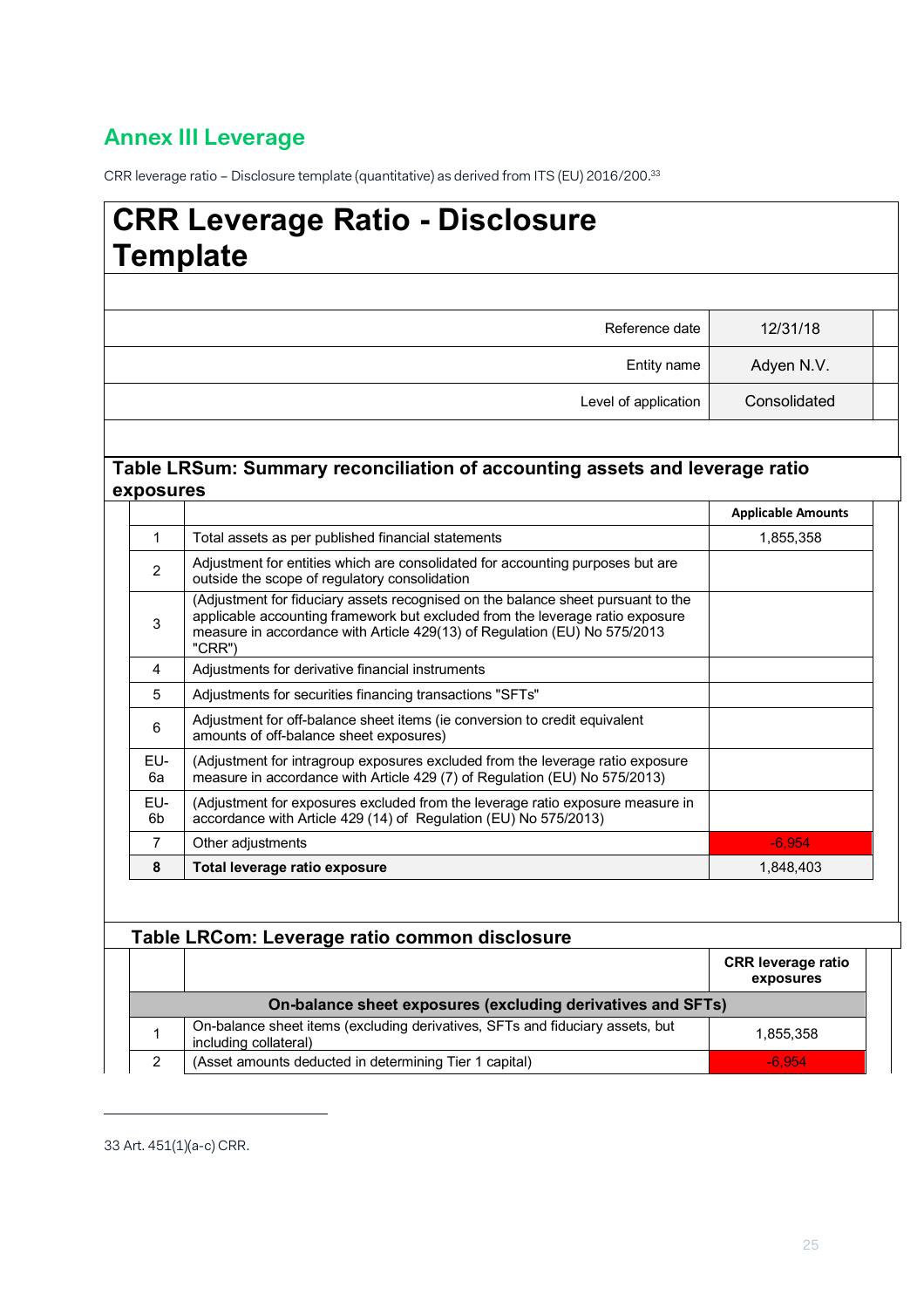| 3                                  | Total on-balance sheet exposures (excluding derivatives, SFTs and<br>fiduciary assets) (sum of lines 1 and 2)                                   | 1,848,403 |  |  |
|------------------------------------|-------------------------------------------------------------------------------------------------------------------------------------------------|-----------|--|--|
| <b>Derivative exposures</b>        |                                                                                                                                                 |           |  |  |
| 4                                  | Replacement cost associated with all derivatives transactions (ie net of eligible<br>cash variation margin)                                     |           |  |  |
| 5                                  | Add-on amounts for PFE associated with all derivatives transactions (mark-to-<br>market method)                                                 |           |  |  |
| EU-5a                              | Exposure determined under Original Exposure Method                                                                                              |           |  |  |
| 6                                  | Gross-up for derivatives collateral provided where deducted from the balance<br>sheet assets pursuant to the applicable accounting framework    |           |  |  |
| $\overline{7}$                     | (Deductions of receivables assets for cash variation margin provided in<br>derivatives transactions)                                            |           |  |  |
| 8                                  | (Exempted CCP leg of client-cleared trade exposures)                                                                                            |           |  |  |
| 9                                  | Adjusted effective notional amount of written credit derivatives                                                                                |           |  |  |
| 10                                 | (Adjusted effective notional offsets and add-on deductions for written credit<br>derivatives)                                                   |           |  |  |
| 11                                 | Total derivative exposures (sum of lines 4 to 10)                                                                                               |           |  |  |
|                                    | <b>Securities financing transaction exposures</b>                                                                                               |           |  |  |
| 12                                 | Gross SFT assets (with no recognition of netting), after adjusting for sales<br>accounting transactions                                         |           |  |  |
| 13                                 | (Netted amounts of cash payables and cash receivables of gross SFT assets)                                                                      |           |  |  |
| 14                                 | Counterparty credit risk exposure for SFT assets                                                                                                |           |  |  |
| EU-<br>14a                         | Derogation for SFTs: Counterparty credit risk exposure in accordance with Article<br>429b (4) and 222 of Regulation (EU) No 575/2013            |           |  |  |
| 15                                 | Agent transaction exposures                                                                                                                     |           |  |  |
| EU-<br>15a                         | (Exempted CCP leg of client-cleared SFT exposure)                                                                                               |           |  |  |
| 16                                 | Total securities financing transaction exposures (sum of lines 12 to<br>15a)                                                                    |           |  |  |
|                                    | Other off-balance sheet exposures                                                                                                               |           |  |  |
| 17                                 | Off-balance sheet exposures at gross notional amount                                                                                            |           |  |  |
| 18                                 | (Adjustments for conversion to credit equivalent amounts)                                                                                       |           |  |  |
| 19                                 | Other off-balance sheet exposures (sum of lines 17 to 18)                                                                                       |           |  |  |
|                                    | Exempted exposures in accordance with CRR Article 429 (7) and (14) (on and off balance sheet)                                                   |           |  |  |
| EU-<br>19a                         | (Exemption of intragroup exposures (solo basis) in accordance with Article 429(7)<br>of Regulation (EU) No 575/2013 (on and off balance sheet)) |           |  |  |
| EU-<br>19 <sub>b</sub>             | (Exposures exempted in accordance with Article 429 (14) of Regulation (EU) No<br>575/2013 (on and off balance sheet))                           |           |  |  |
| <b>Capital and total exposures</b> |                                                                                                                                                 |           |  |  |
| 20                                 | <b>Tier 1 capital</b>                                                                                                                           | 521,177   |  |  |
| 21                                 | Total leverage ratio exposures (sum of lines 3, 11, 16, 19, EU-19a<br>and EU-19b)                                                               | 1,848,403 |  |  |
| Leverage ratio                     |                                                                                                                                                 |           |  |  |
| 22                                 | Leverage ratio                                                                                                                                  | 28.20%    |  |  |
|                                    | Choice on transitional arrangements and amount of derecognised fiduciary items                                                                  |           |  |  |
| EU-23                              | Choice on transitional arrangements for the definition of the capital measure                                                                   |           |  |  |
| EU-<br>24                          | Amount of derecognised fiduciary items in accordance with Article 429(11) of<br>Regulation (EU) NO 575/2013                                     |           |  |  |